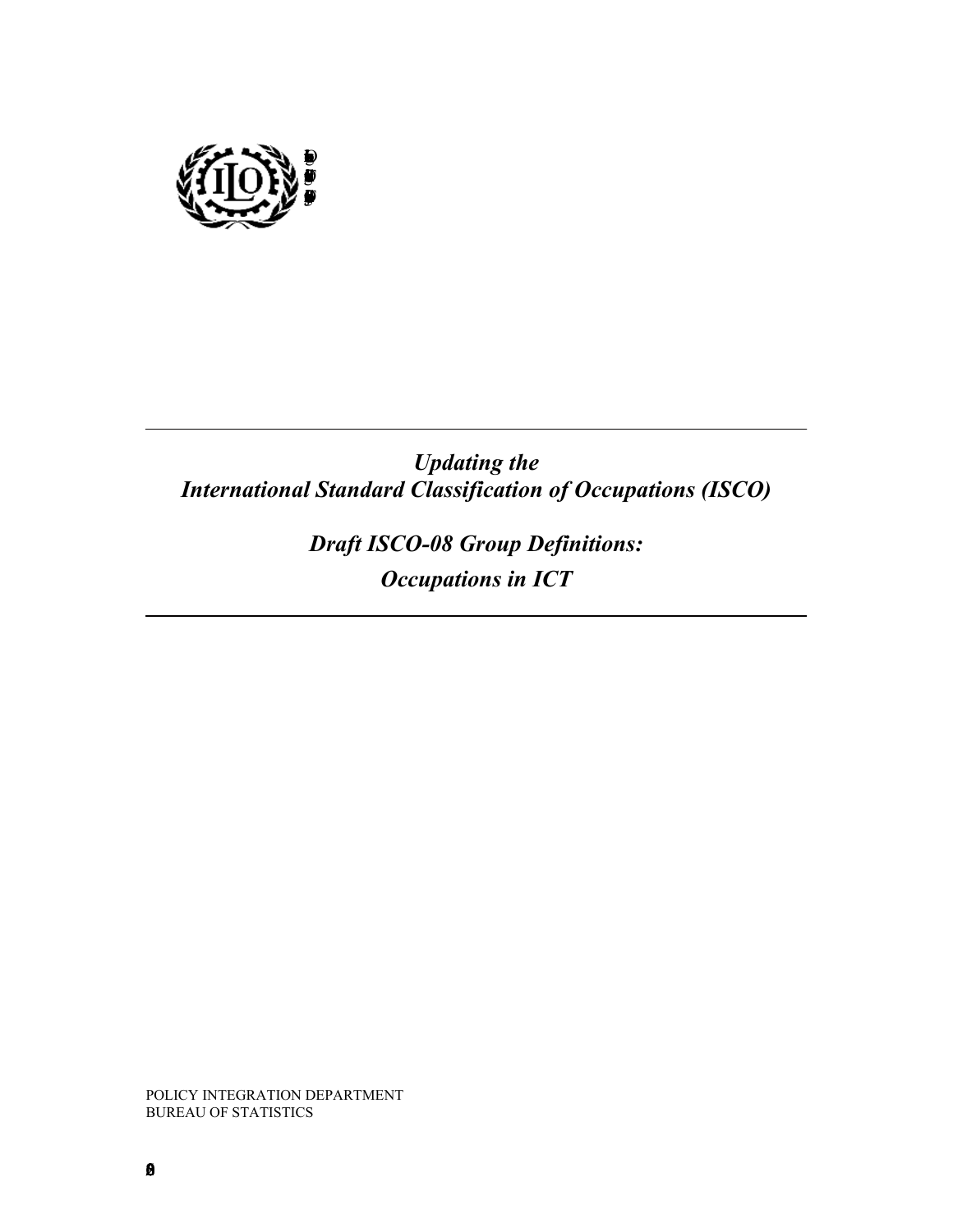# **ISCO-08 Draft Definitions - ICT**

# **ISCO 08 Code 2434 Title EN Information and communications technology sales professionals**

## **Lead Statement**

 Information and communications technology (ICT) sales professionals sell, at the wholesale level, a range of computer hardware, software and other information and communications technology goods and services including installations and provide specialized information as required.

#### **Task statement**

Tasks include:

- (a) soliciting orders and selling goods to retail, industrial, wholesale and other establishments;
- (b) selling technical equipment, supplies and related services to business establishments or individuals;
- (c) discussing the needs of new and existing customers and providing specialized information about how particular equipment, supplies and services meet those needs;
- (d) quoting and negotiating prices and credit terms, and completing contracts and recording orders;
- (e) updating customer records and preparing sales reports;
- (f) arranging delivery of goods, installation of equipment and the provision of services;
- (g) reporting customers' reactions and requirements to manufacturers.

# **Included occupations**

Examples of the occupations classified here:

## **Excluded occupations**

 Some related occupations classified elsewhere: Shop, sales assistant - 5223

### **Notes**

#### **Comments:**

Sources: ANZSCO 2252; ONET 41-4011.

## **ISCO 88 Code(s)**

3415, part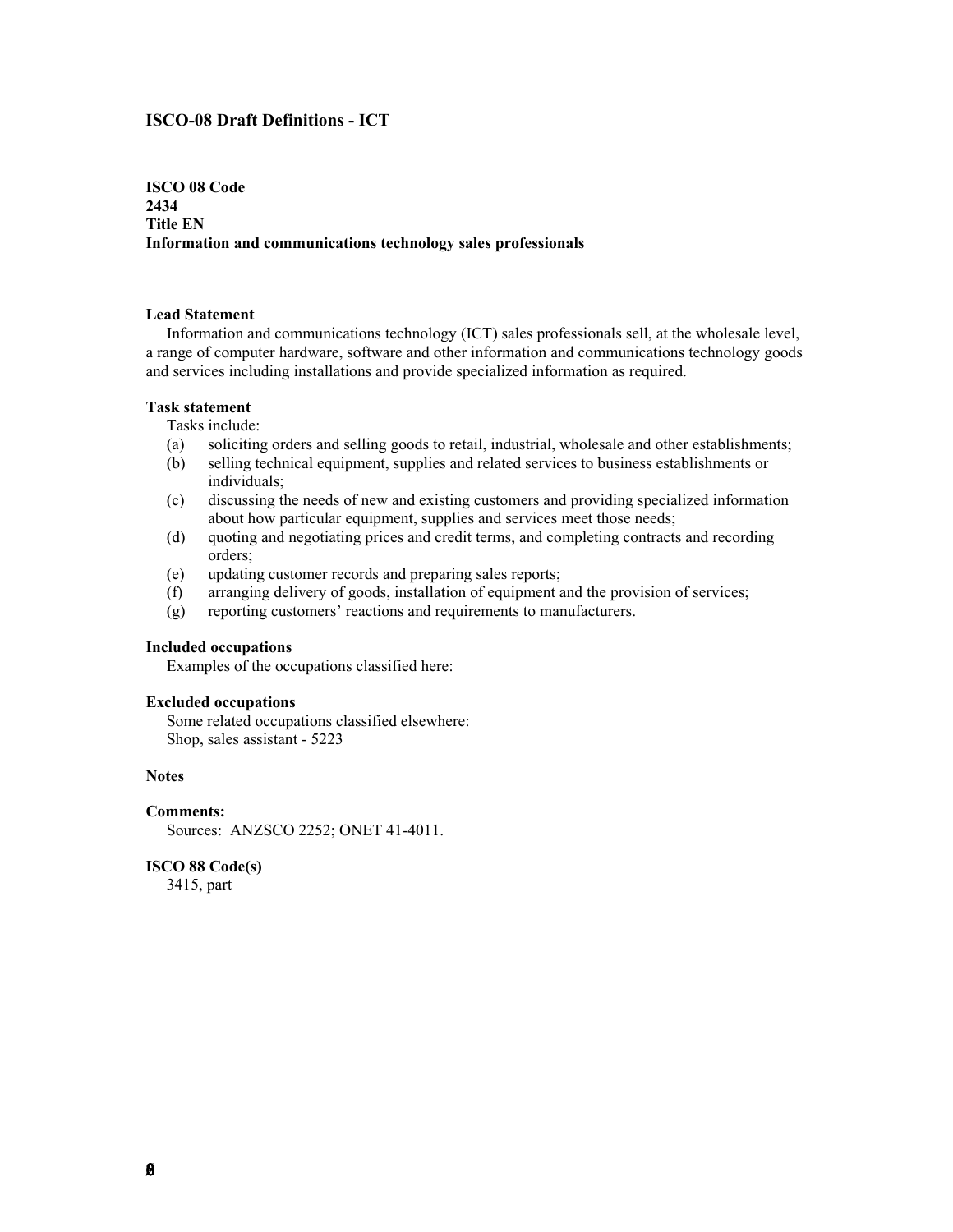**ISCO 08 Code 25 Title EN Information and communications technology professionals** 

### **Lead Statement**

 Information and communications technology professionals conduct research, plan, design, write, test, provide advice and improve information technology systems, hardware, software and related concepts for specific applications; develop associated documentation including principles, policies and procedures; and design, develop, control, maintain and support databases and other information systems to ensure optimal performance and data integrity and security.

### **Task statement**

 Tasks performed usually include: researching information technology use in business functions and identifying areas for improvements and researching the theoretical aspects and operational methods for the use of computers; evaluating, planning and designing hardware or software configurations for specific applications including for Internet, Intranet and multimedia systems; designing, writing, testing and maintaining computer programs; designing and developing database architecture and database management systems; developing and implementing security plans and data administration policy, and administering computer networks and related computing environments; analysing, developing, interpreting and evaluating complex system design and architecture specifications, data models and diagrams in the development, configuration and integration of computer systems.

**Included occupations** 

**Excluded occupations** 

**Notes** 

**Comments**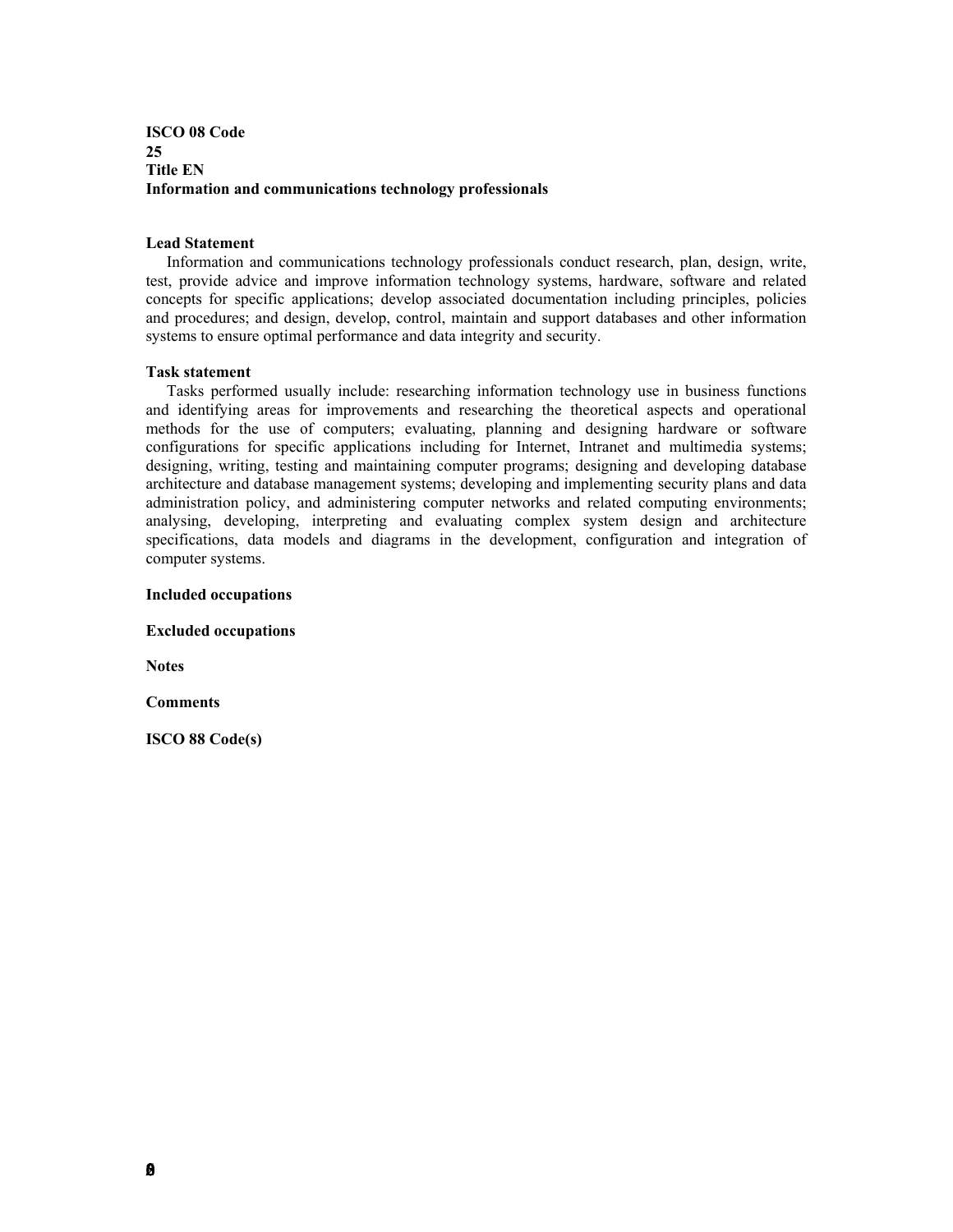# **ISCO 08 Code 251 Title EN Software and applications developers and analysts**

# **Lead Statement**

 Software and applications developers and analysts conduct research, plan, design, write, test, provide advice on and improve information technology systems, such as hardware, software and other applications to meet specific requirements.

## **Task statement**

 Tasks performed usually include: researching information technology use in business functions and identifying areas in which improvements could be made to maximise effectiveness and efficiency; conducting research into the theoretical aspects of and operational methods for the use of computers; evaluating, planning and designing hardware or software configurations for specific applications; designing, writing, testing and maintaining computer programs for specific requirements; evaluating, planning and designing Internet, Intranet and multimedia systems.

### **Included occupations**

**Excluded occupations** 

**Notes** 

**Comments**  New group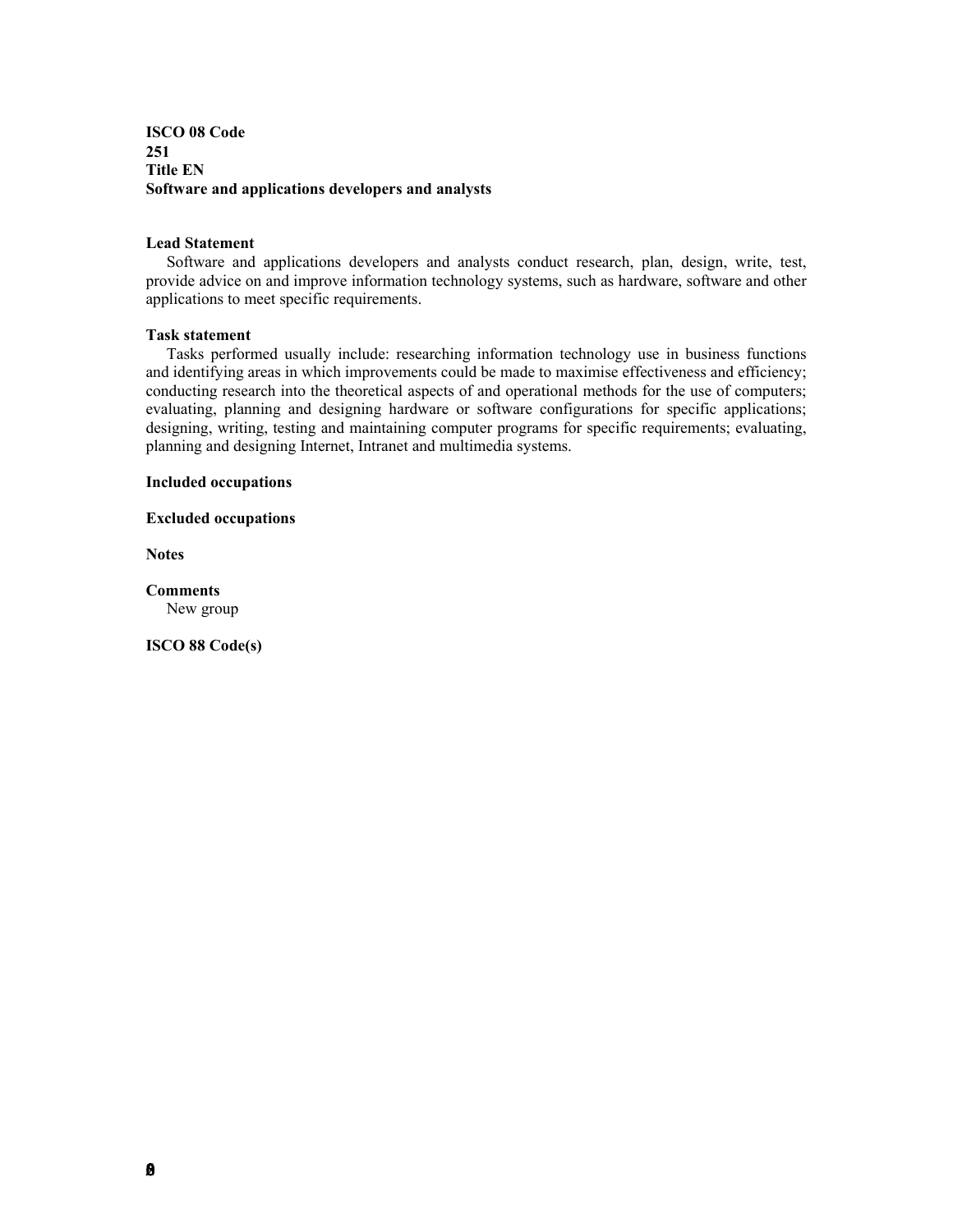**ISCO 08 Code 2511 Title EN Systems analysts** 

## **Lead Statement**

 Systems analysts conduct research, analyse and evaluate client information technology requirements, procedures or problems, and develop and implement proposals, recommendations, and plans to improve current or future information systems.

# **Task statement**

Tasks include:

- (a) consulting with users to formulate and document requirements and with management to ensure agreement on systems principles;
- (b) identifying and analysing business processes, procedures and work practices;
- (c) identifying and evaluating inefficiencies and recommending optimal business practices, and system functionality and behaviour;
- (d) taking responsibility for deploying functional solutions, such as creating, adopting and implementing system test plans;
- (e) developing functional specifications for use by systems developers;
- (f) expanding or modifying systems to improve work flow or serve new purposes;
- (g) coordinating and linking the computer systems within an organisation to increase compatibility.

# **Included occupations**

- Analyst, business (IT)
- Analyst, communications/computers
- Consultant, computer
- Consultant, information technology
- Consultant, systems
- Designer, systems
- Scientist, computer

### **Excluded occupations**

## **Notes**

**Comments**  Split group - includes IT business analysts Sources: ONET 15-1051; ANZSCO 2611; CAN2512

**ISCO 88 Code(s)**  2131, part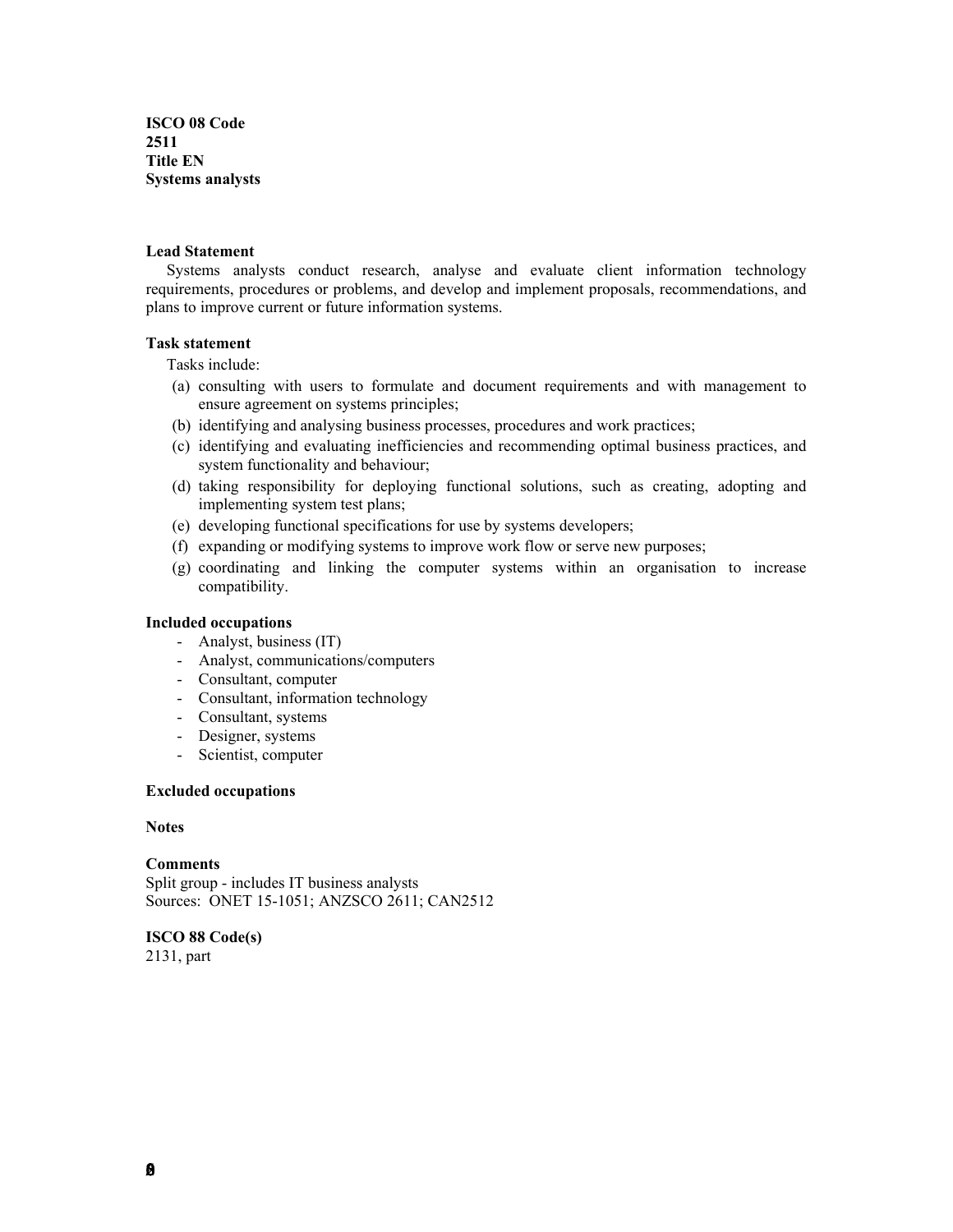**2512 Title EN Software developers** 

# **Lead Statement**

 Software developers research, analyse and evaluate requirements for existing or new software applications and operating systems, and design, develop, test and maintain software solutions to meet the requirements.

## **Task statement**

Tasks include:

- (a) researching, analysing and evaluating requirements for software applications and operating systems;
- (b) researching, designing, and developing computer software systems;
- (c) consulting with engineering staff to evaluate interface between hardware and software;
- (d) developing and directing software testing and validation procedures;
- (e) modifying existing software to correct errors, to adapt it to new hardware or to upgrade interfaces and improve performance;
- (f) directing software programming and development of documentation;
- (g) assessing, developing, upgrading and documenting maintenance procedures for operating systems, communications environments and applications software;
- (h) consulting with customers concerning maintenance of software system.

# **Included occupations**

- Analyst, programmer
- Designer, software
- Designer, systems
- Developer, software
- Engineer, computer systems

### **Excluded occupations**

- Programmer, applications see 2514
- Programmer, computer see 2514
- Programmer, software see 2514

# **Notes**

Split group, includes software programmers. Sources: ONET 15-1032; INDIA 2132; CAN2173; ANZSCO2613

# **ISCO 88 Code(s)**

2131, part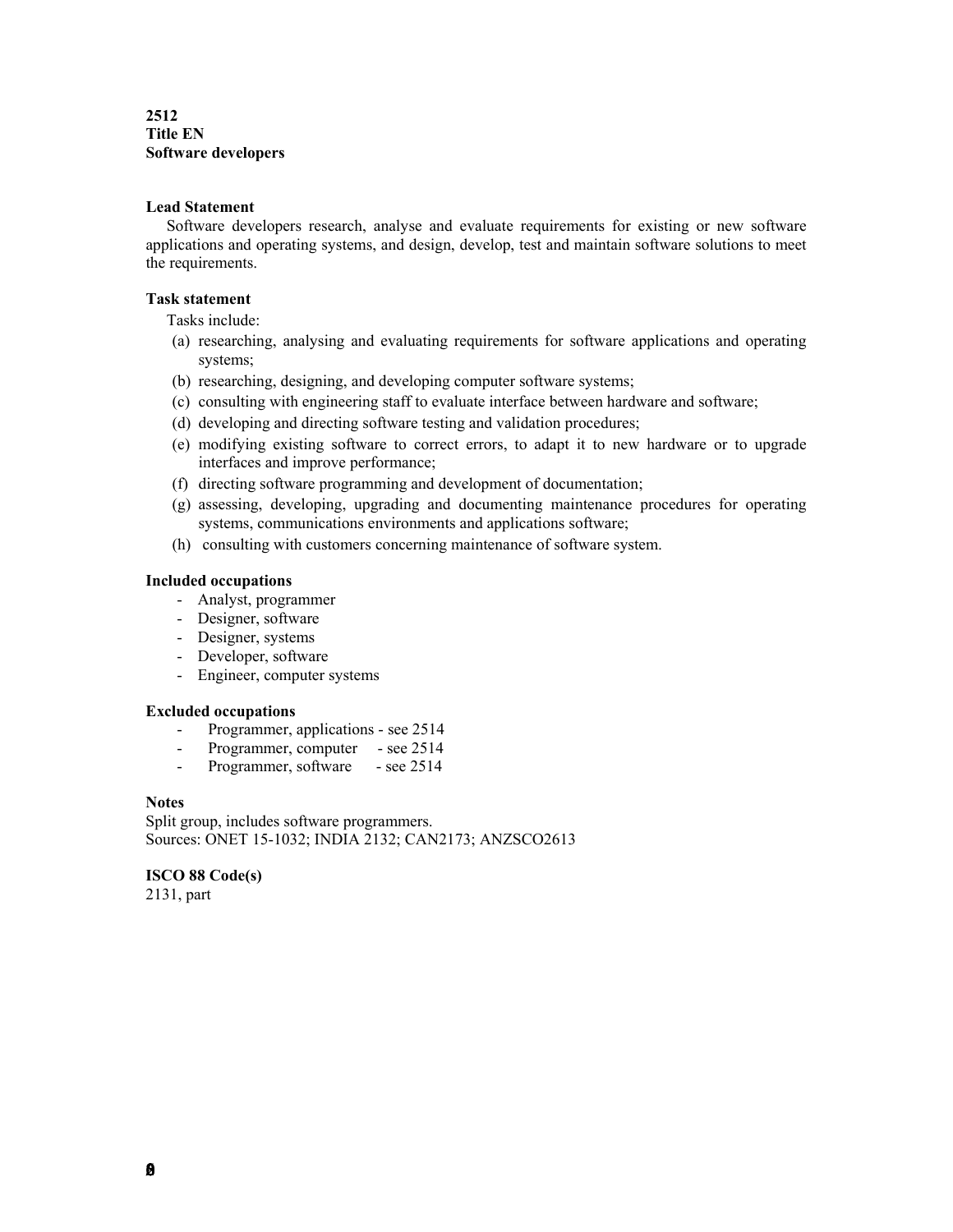**ISCO 08 Code 2513 Title EN Web and multimedia developers** 

## **Lead Statement**

 Web and multimedia development professionals combine design and technical knowledge to research, analyse, evaluate, design, programme and modify websites, and applications that draw together text, graphics, animations, imaging, audio and video displays, and other interactive media.

## **Task statement**

Tasks include:

- (a) analysing, designing and developing Internet sites applying a mixture of artistry and creativity with software programming and scripting languages and interfacing with operating environments;
- (b) designing and developing digital animations, imaging, presentations, games, audio and video clips, and Internet applications using multimedia software, tools and utilities, interactive graphics and programming languages;
- (c) communicating with network specialists regarding web-related issues, such as security and hosting web sites, to control and enforce Internet and web server security, space allocation, user access, business continuity, web site backup and disaster recovery planning;
- (d) designing, developing and integrating computer code with other specialized inputs, such as image files, audio files and scripting languages, to produce, maintain and support web sites;
- (e) assisting in analysing, specifying and developing Internet strategies, web-based methodologies and development plans.

# **Included occupations**

- Architect, website
- Developer, Internet/Intranet/website
- Programmer, animation/computer games/multimedia

### **Excluded occupations**

- Administrator, website see 2521
- Designers, website see 2166
- Webmaster - see 3514
- Technician, website see 3514

### **Notes**

# **Comments**

Split group. Sources: ANZSCO 2612; ONET 15-1099.04; CAN2175; CAN2174 Definition should be reviewed to ensure clear boundaries with 2156

**ISCO 88 Code(s)** 2131, part - 2132, part - 2139, part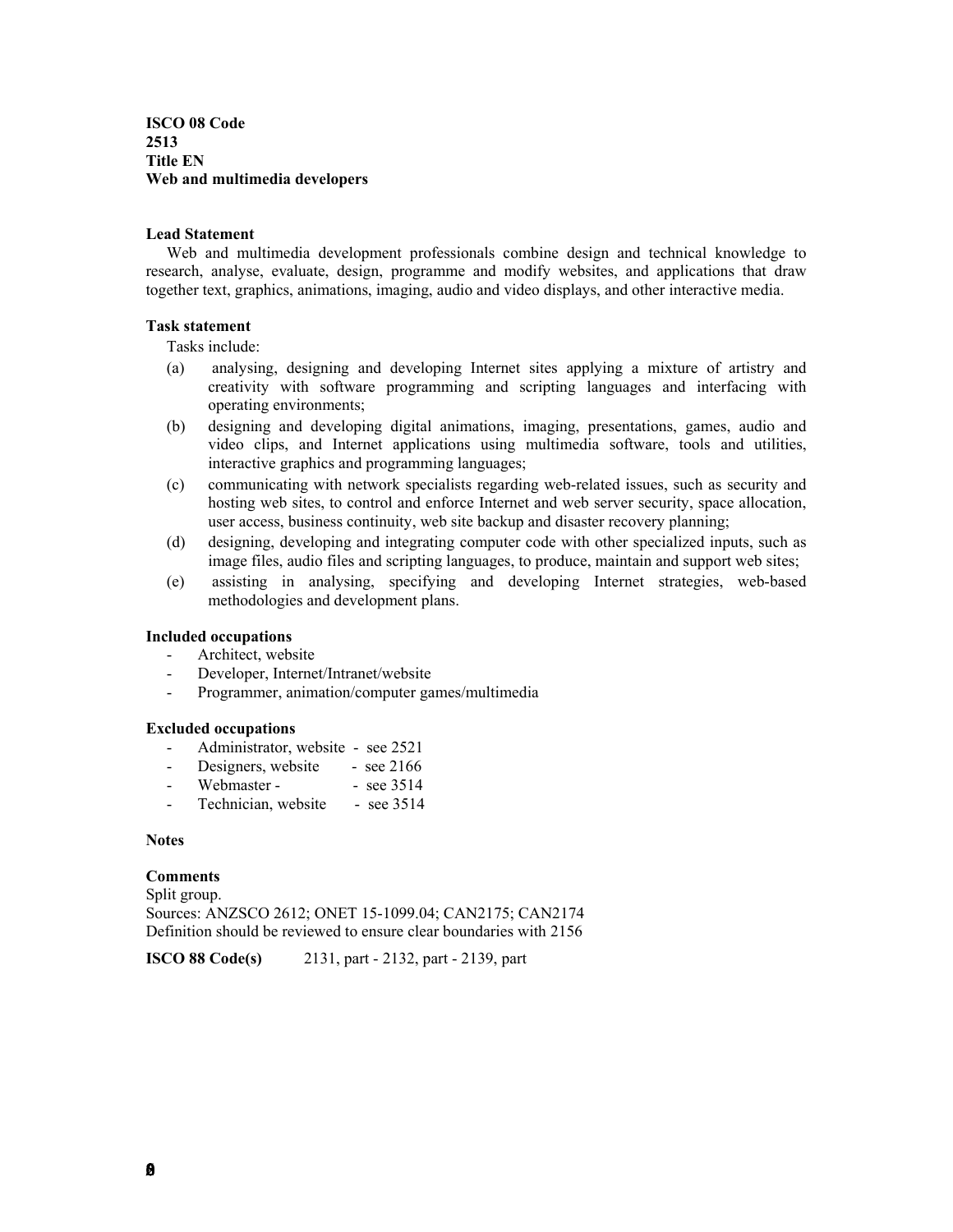**ISCO 08 Code 2514 Title EN Applications programmers** 

# **Lead Statement**

 Applications programmers write and maintain programmable code outlined in technical instructions and specifications for software applications and operating systems.

# **Task statement**

Tasks include:

- (a) writing and maintaining program code outlined in instructions and specifications in accordance with quality accredited standards;
- (b) revising, repairing or expanding existing programs to increase operating efficiency or adapt to new requirements;
- (c) conducting trial runs of programs and software applications to confirm that they will produce the desired information;
- (d) compiling and writing documentation of program development;
- (e) identifying and communicating technical problems, processes and solutions.

## **Included occupations**

- Programmer, applications
- Programmer, computer
- Programmer, software

# **Excluded occupations**

- Developer, software - see 2512

### **Notes**

### **Comments**

"Computer programmer" with no additional information to be coded here. Sources: ONET15-1021;ANZSCO 2613;CAN2174

# **ISCO 88 Code(s)**

2132, part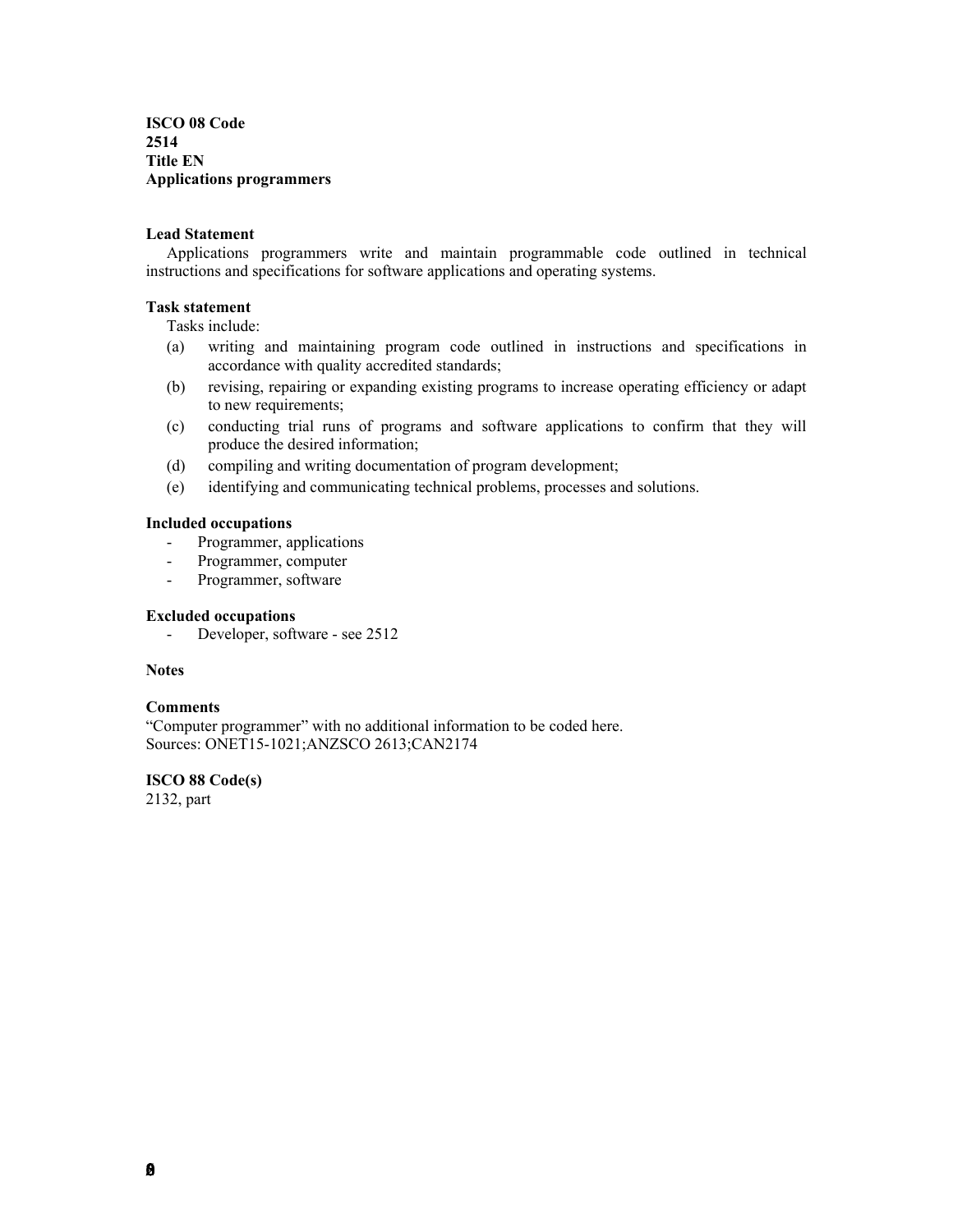# **ISCO 08 Code 2519 Title EN Software and applications developers and analysts not elsewhere classified**

# **Lead Statement.**

 This unit group covers professionals not classified elsewhere in minor group 251, Software and applications developers and analysts. For instance, here should be classified those professionals specializing in quality assurance including software testing.

## **Task statement**

Tasks include:

- (a) developing and documenting software testing plans;
- (b) installing software and hardware and configuring operating system software in preparation for testing;
- (c) verifying that programmes function according to user requirements and established guidelines;
- (d) executing, analyzing and documenting results of software application tests and information and telecommunication systems tests;
- (e) developing and implementing software and information system testing policies, procedures and scripts.

## **Included occupations**

- Analyst, quality assurance
- Tester, software
- Tester, systems

## **Excluded occupations**

## **Notes**

### **Comments**

Sources: 261399 ANZSCO; INDIA 2139.10; CAN2283

# **ISCO 88 Code(s)**

2131, part - 2132, part - 2139, part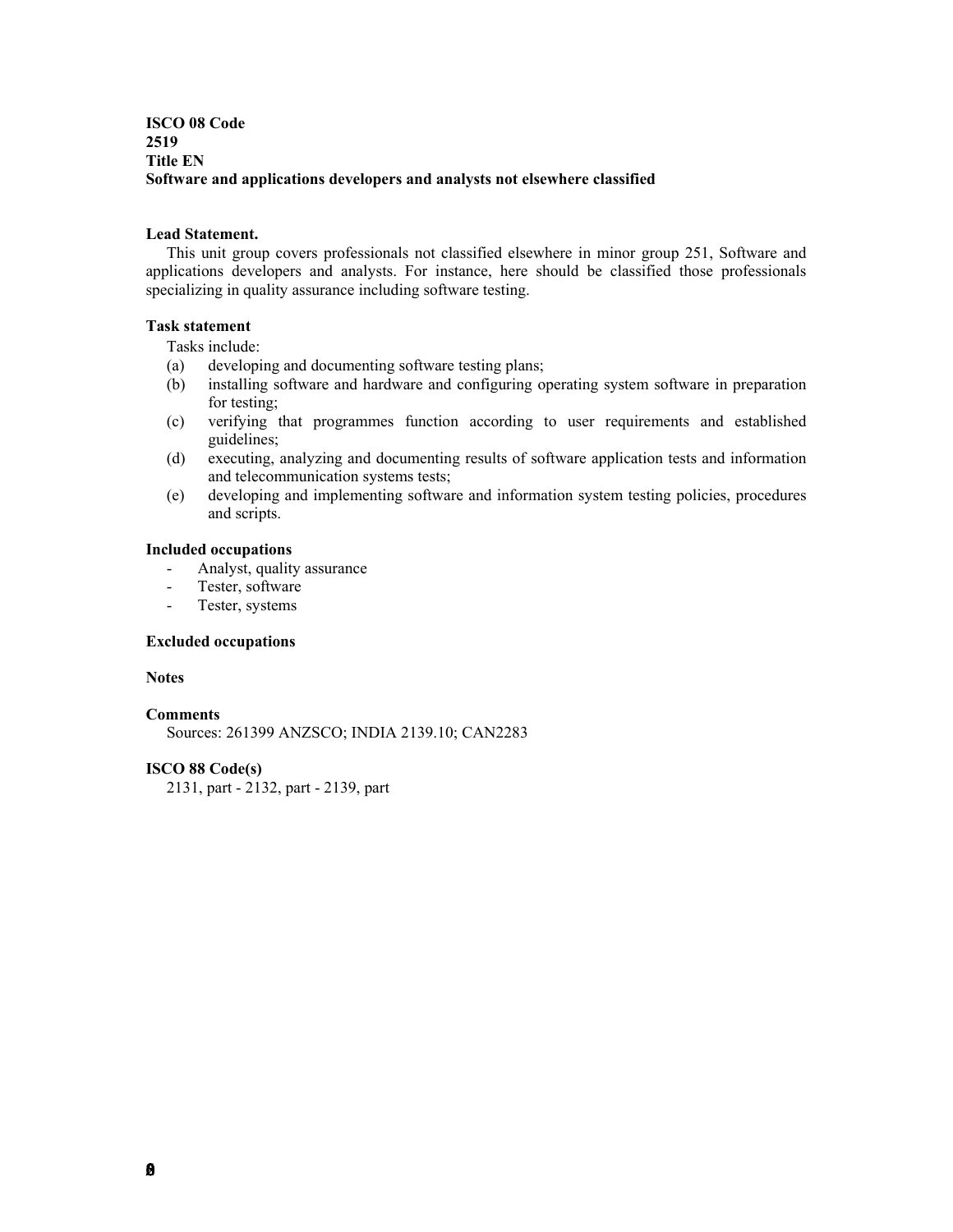**ISCO 08 Code 252 Title EN Database and network professionals** 

### **Lead Statement**

 Database and network professionals design, develop, control, maintain and support the optimal performance and security of information technology systems and infrastructure, including databases, hardware and software, networks and operating systems.

### **Task statement**

 Tasks performed usually include: designing and developing database architecture, data structures, dictionaries and naming conventions for information systems projects; designing, constructing, modifying, integrating, implementing and testing database management systems; developing and implementing security plans, data administration policy, documentation and standards; maintaining and administering computer networks and related computing environments; analysing, developing, interpreting and evaluating complex system design and architecture specifications, data models and diagrams in the development, configuration and integration of computer systems.

#### **Included occupations**

ICT network and hardware professionals.

# **Excluded occupations**

**Notes**  New **ISCO 88 Code(s)**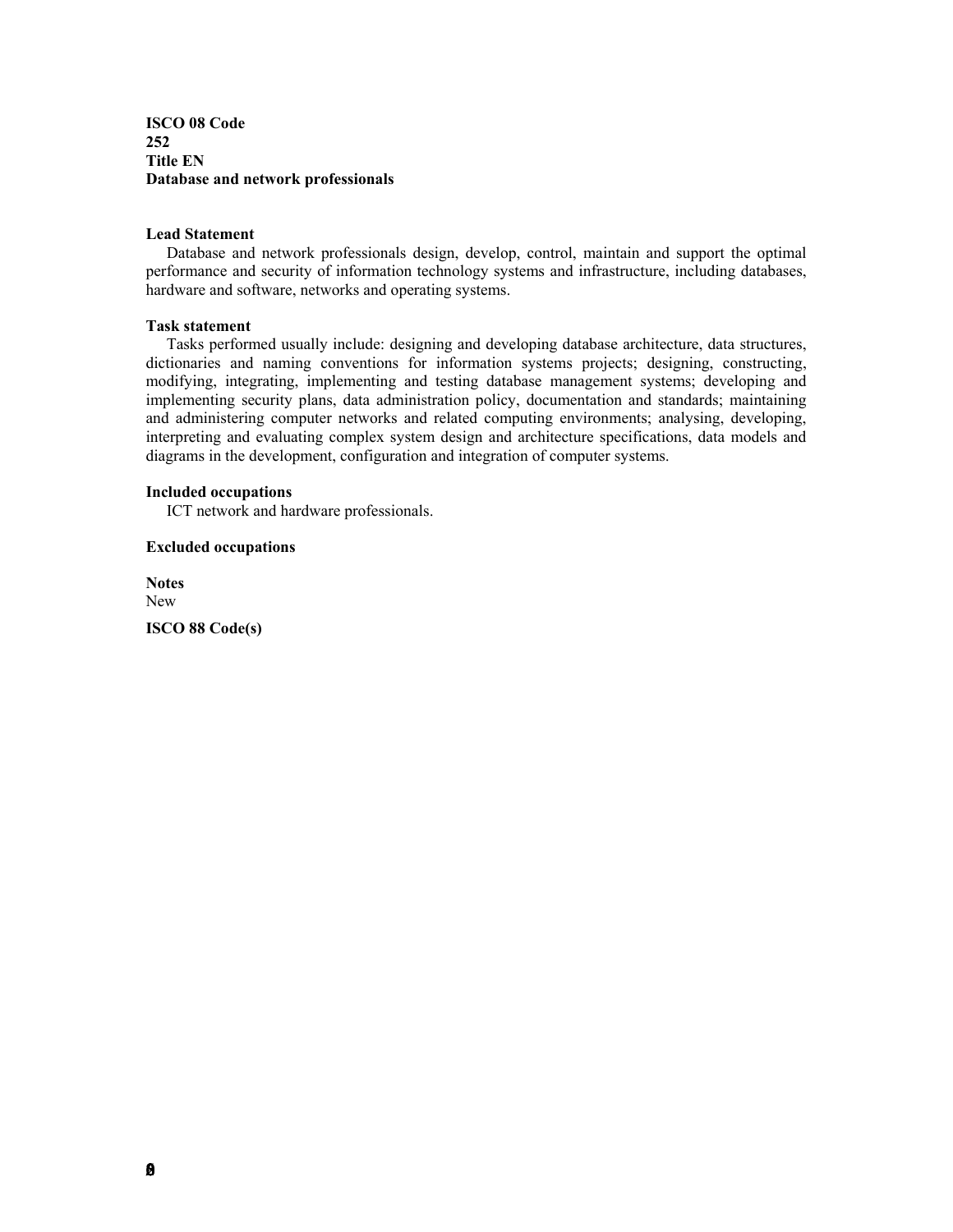**ISCO 08 Code 2521 Title EN Database designers and administrators** 

## **Lead Statement**

 Database designers and administrators design, develop, control, maintain and support the optimal performance and security of databases.

## **Task statement**

Tasks include:

- (a) designing and developing database architecture, data structures, tables, dictionaries and naming conventions for information systems projects;
- (b) designing, constructing, modifying, integrating, implementing and testing database management systems;
- (c) conducting research and providing advice on the selection, application and implementation of database management tools;
- (d) developing and implementing data administration policy, documentation, standards and models;
- (e) developing policies and procedures for database access and usage and for the backup and recovery of data;
- (f) performing the operational establishment and preventive maintenance of backups, recovery procedures, and enforcing security and integrity controls.

## **Included occupations**

- Administrator, data
- Administrator, database
- Analyst, database
- Architect, database

## **Excluded occupations**

- Administrator, computer systems see 2522
- Administrator, network see 2522
- Administrator, systems see 2522
- Administrator, website see 3514
- Webmaster see 3514

### **Notes**

**Comments**  Split group Sources: ONET 15-1061.00; INDIA 2139;CAN2172;ANZSCO 2621

**ISCO 88 Code(s)**  2131, part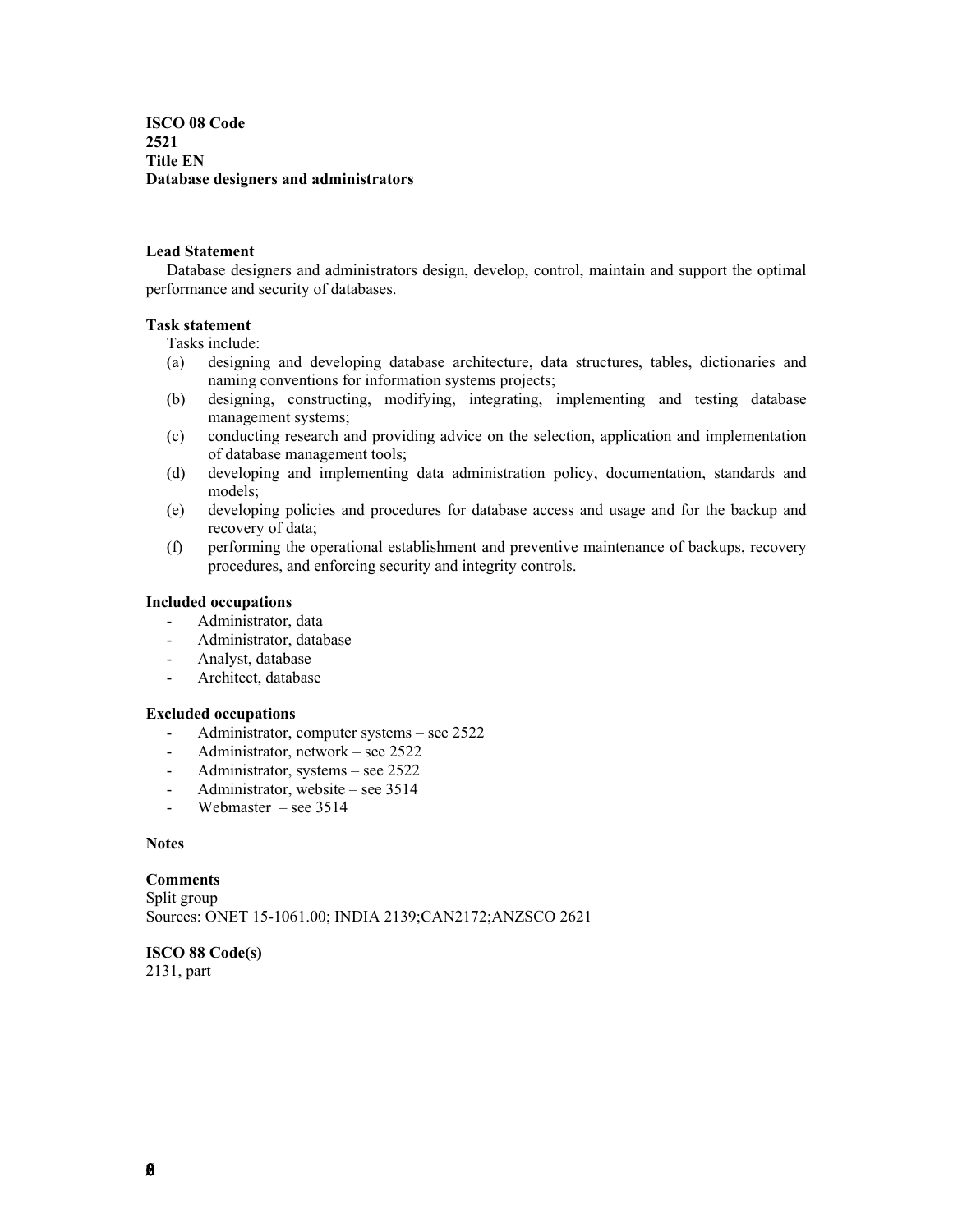**ISCO 08 Code 2522 Title EN Systems administrators** 

# **Lead Statement**

 Systems administrators develop, control, maintain and support the optimal performance and security of information technology systems

## **Task statement**

Tasks include:

- (a) maintaining and administering computer networks and related computing environments including computer hardware, systems software, applications software and all configurations;
- (b) recommending changes to improve systems and network configurations, and determining hardware or software requirements related to such changes;
- (c) diagnosing hardware and software problems;
- (d) performing data backups and disaster recovery operations;
- (e) operating master consoles to monitor the performance of computer systems and networks, and to coordinate computer network access and use.

### **Included occupations**

- Administrator, computer systems
- Administrator, network
- Administrator, systems

# **Excluded occupations**

- Administrator, data see 2521
- Administrator, database see 2521
- Administrator, website see 3514
- Architect, database see 2521
- Technician, website see 3514
- Webmaster see 3514

# **Notes**

Split group Sources: ONET 15-1071; ANZSCO2621

# **ISCO 88 Code(s)**

2131, part

.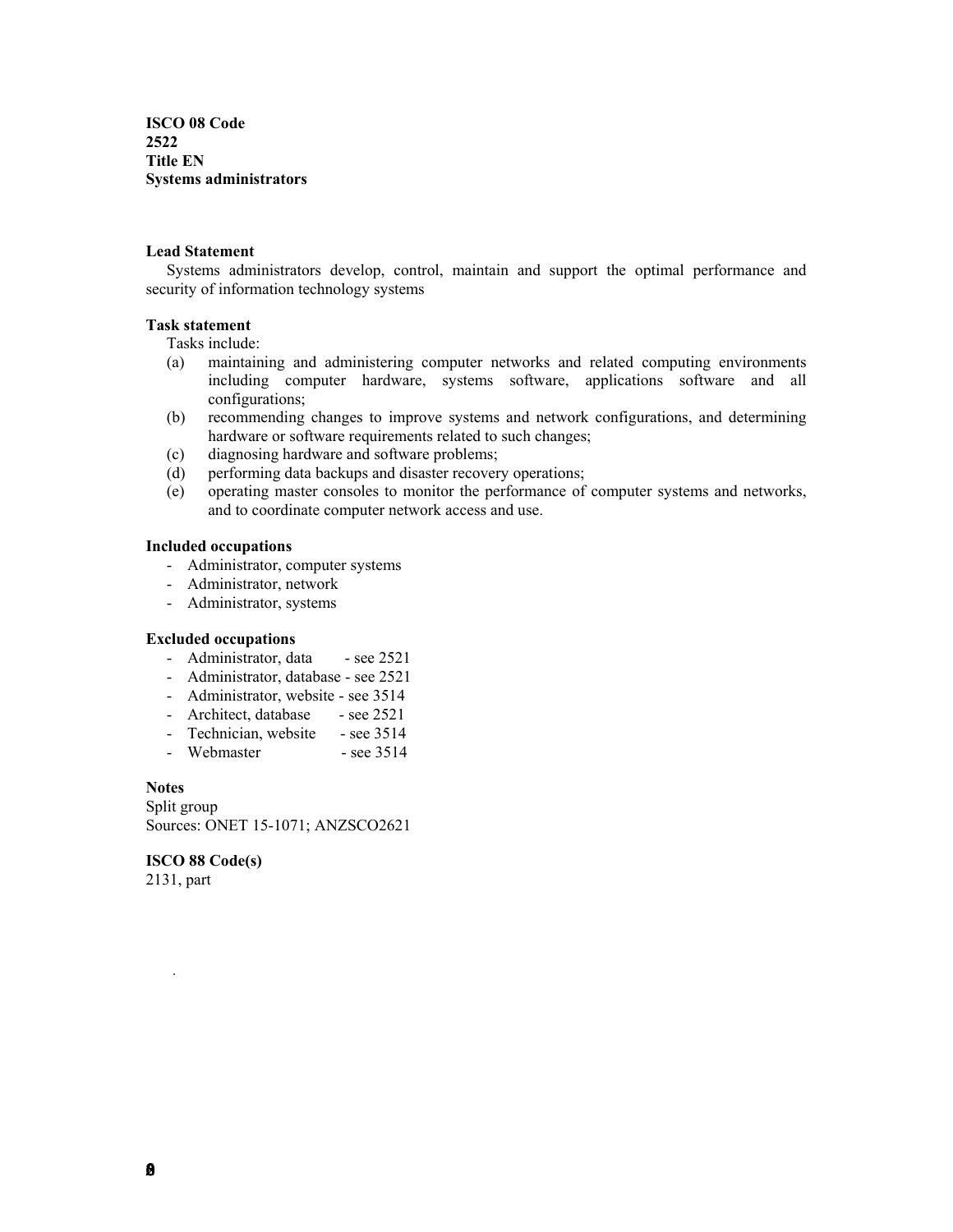**ISCO 08 Code 2523 Title EN Computer network professionals** 

# **Lead Statement**

 Computer network professionals research, analyse and recommend strategies for network architecture and development, implement, manage, maintain and configure network hardware and software, and monitor, troubleshoot and optimize performance.

### **Task statement**

- (a) analysing, developing, interpreting and evaluating complex system design and architecture specifications, data models and diagrams in the development, configuration and integration of computer systems;
- (b) researching, analysing, evaluating and monitoring network infrastructure to ensure networks are configured to operate at optimal performance;
- (c) assessing and recommending improvements to network operations and integrated hardware, software, communications and operating systems;
- (d) providing specialist skills in supporting and troubleshooting network problems and emergencies;
- (e) installing, configuring, testing, maintaining and administering new and upgraded networks, software database applications, servers and workstations;
- (f) preparing and maintaining procedures and documentation for network inventory, and recording diagnosis and resolution of network faults, enhancements and modifications to networks, and maintenance instructions;
- (g) monitoring network traffic, and activity, capacity and usage to ensure continued integrity and optimal network performance.

### **Included occupations**

## **Excluded occupations**

**Notes** 

Sources: ONET 15-1081;ANZSCO 2631

**ISCO 88 Code(s)**  2131, part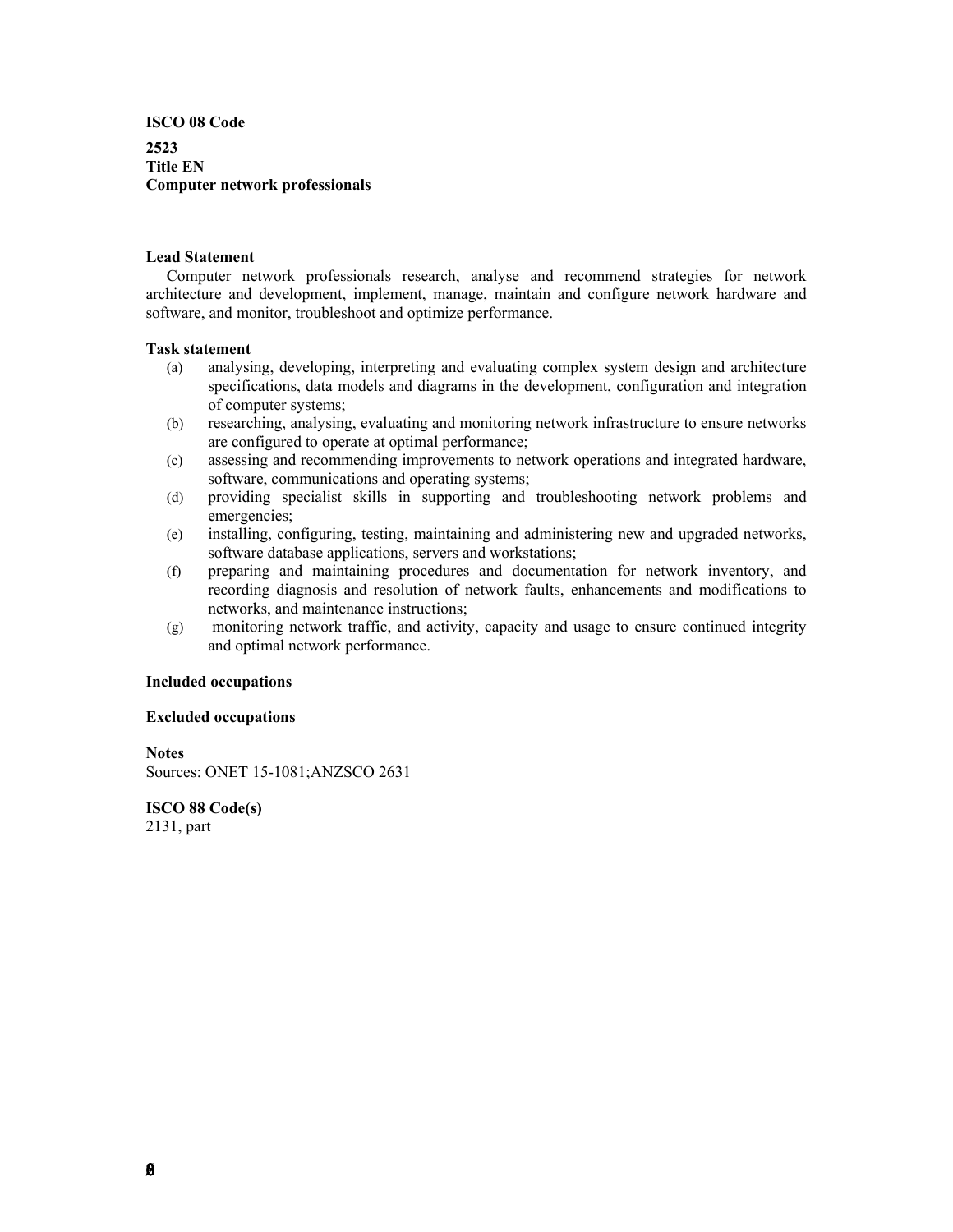**ISCO 08 Code 2529 Title EN Database and network professionals not elsewhere classified** 

## **Lead Statement**

 This unit group covers database and networking professionals elsewhere in Minor group 252, Database and network professionals. For instance here should be classified Information communications and telecommunications security specialists.

# **Task statement**

Tasks include:

- (a) developing plans to safeguard computer files against accidental or unauthorized modification, destruction, or disclosure and to meet emergency data processing needs;
- (b) training users and promoting security awareness to ensure system security and to improve server and network efficiency;
- (c) conferring with users to discuss issues such as computer data access needs, security violations, and programming changes;
- (d) monitoring current reports of computer viruses to determine when to update virus protection systems;
- (e) modifying computer security files to incorporate new software, correct errors, or change individual access status;
- (f) monitoring use of data files and regulate access to safeguard information in computer files;
- (g) performing risk assessments and executing tests of data processing system to ensure functioning of data processing activities and security measures;
- (h) encrypting data transmissions and erecting firewalls to conceal confidential information as it is being transmitted and to keep out tainted digital transfers.

# **Included occupations**

Security specialist, ICT

### **Excluded occupations**

**Notes** 

**Comments**  Source: ONET 15-1071.01; 262112 ANZSCO

**ISCO 88 Code(s)**  2131, part - 2132, part - 2139, part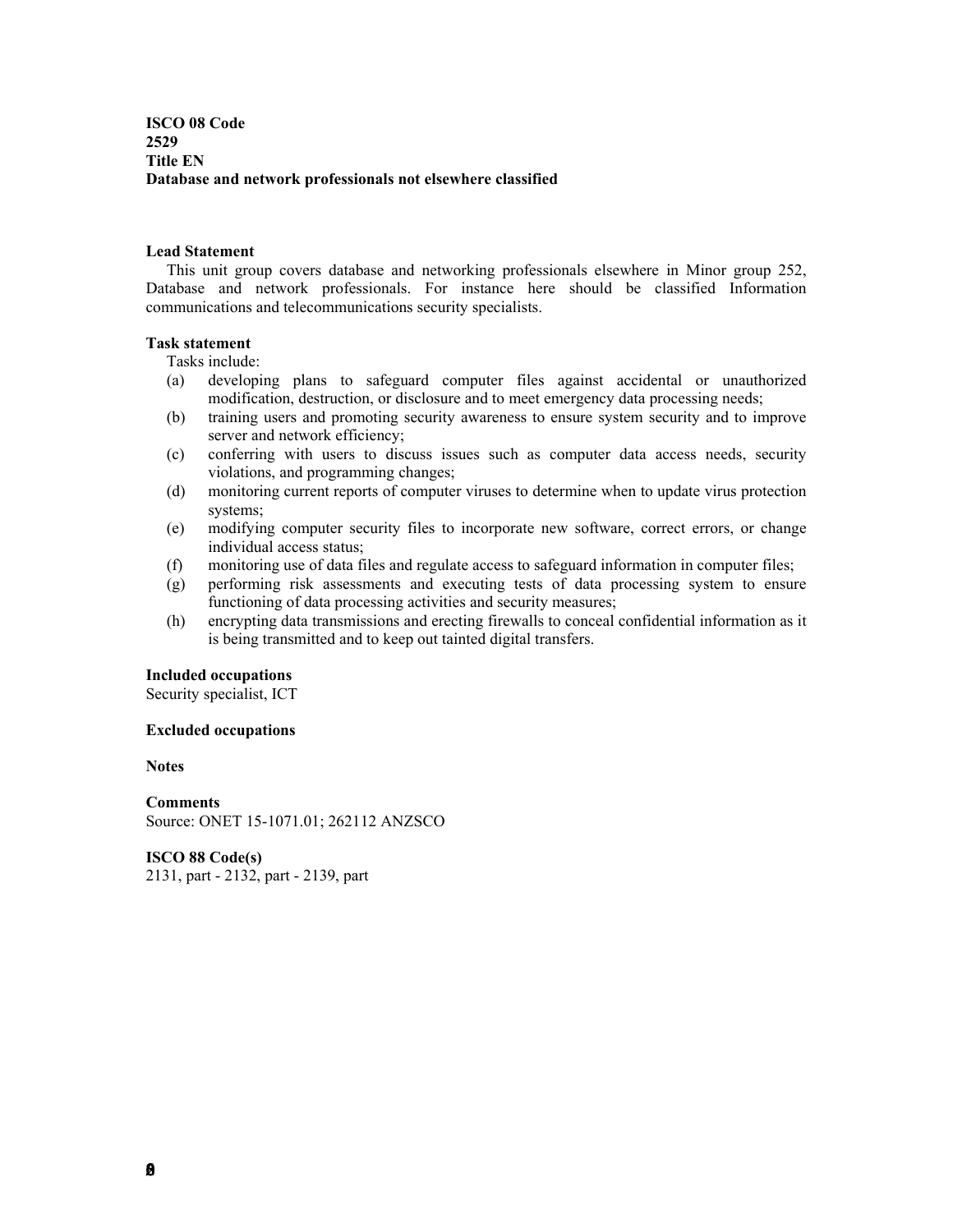**ISCO 08 Code 35 Title EN Information and communications technicians** 

## **Lead Statement**

 Information and communications technicians provide support for the day-to-day running of computer systems, communications systems and networks and perform technical tasks related to telecommunications, broadcast of image and sound as well as other types of telecommunications signals on land, sea or in aircraft.

#### **Task statement**

 Tasks performed by workers in this sub-major group usually include: providing assistance to information and communications systems users; installing new programs and equipment; establishing, operating and maintaining network and other data communications systems; installing, monitoring and supporting Internet and Intranet websites or web server hardware or software; modifying web pages; and performing web server backup and recovery operations; controlling equipment to record sound, edit and mix image and sound recordings; controlling and maintaining transmitting and broadcast systems and satellite systems for radio and television programmes; controlling and maintaining radio communications systems, satellite services, and multiplex systems on land, sea or in aircraft; providing technical assistance connected with research and the development of computer systems and telecommunications equipment, or testing prototypes; designing and preparing blueprints of circuitry according to the specifications given; providing technical supervision of the manufacture, utilization, maintenance and repair of telecommunications systems.

#### **Included occupations**

**Excluded occupations** 

**Notes** 

## **Comments**  Group upgraded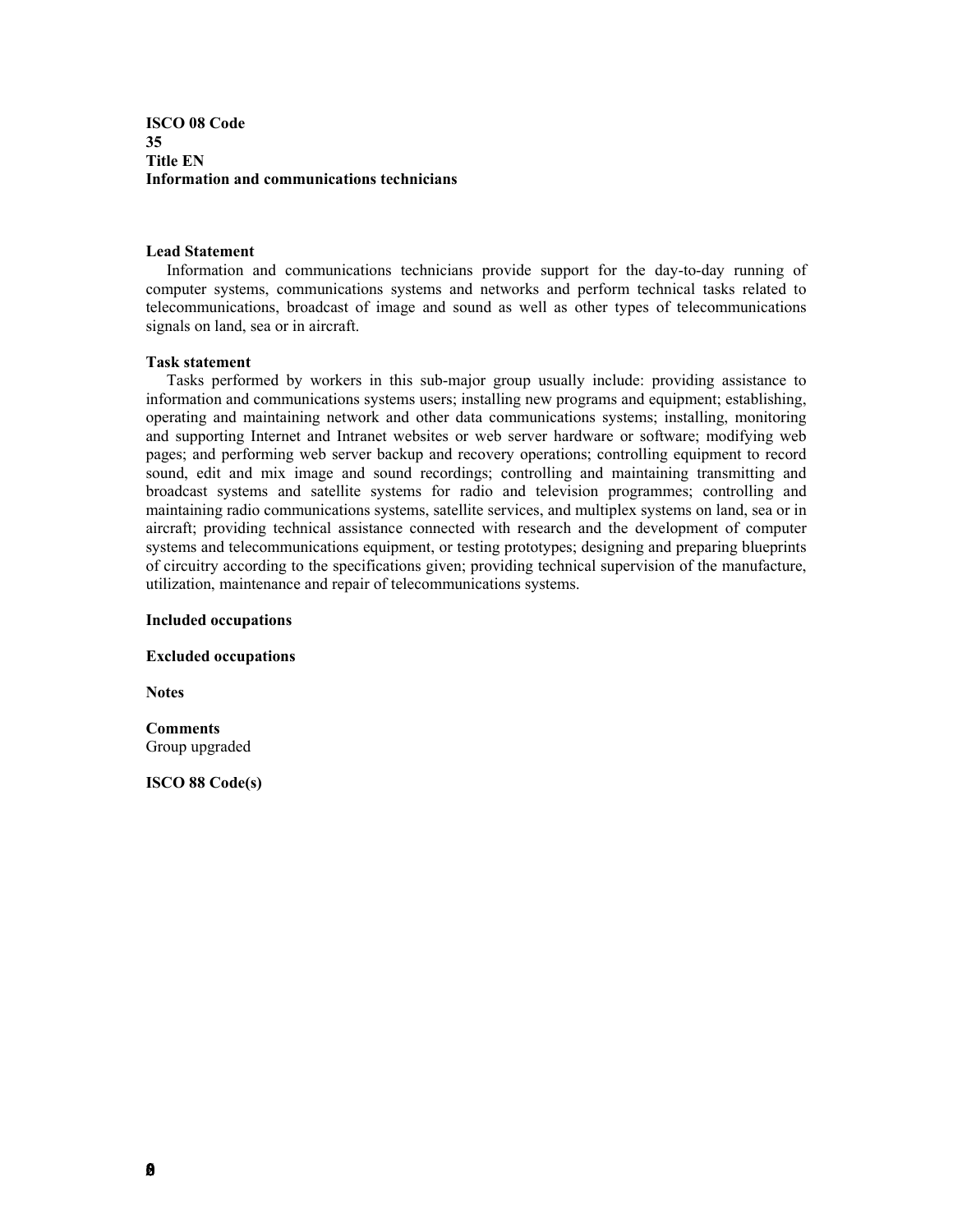# **ISCO 08 Code 351 Title EN Information and communications technology operations and user support technicians**

## **Lead Statement**

 Information technology operations and user support technicians provide support for the day-to-day running of communications systems, computer systems and networks and provide technical assistance to users.

# **Task statement**

 Tasks performed usually include: operating and controlling peripheral and related computer equipment; monitoring systems for equipment failure or errors in performance; loading peripheral equipment, such as printers, with selected materials for operating runs, or oversee loading of peripheral equipment by peripheral equipment operators; answering user inquiries regarding software or hardware operation to resolve problems; installing and performing minor repairs to hardware, software, or peripheral equipment, following design or installation specifications; overseeing the daily performance of systems; setting up equipment for employee use, performing or ensuring proper installation of cables, operating systems, or appropriate software; establishing, operating and maintaining network and other data communications systems; installing, monitoring and supporting the reliability and usability of Internet and Intranet websites or web server hardware or software; modifying web pages; and performing web server backup and recovery operations.

## **Included occupations**

### **Excluded occupations**

**Notes** 

**Comments**  New group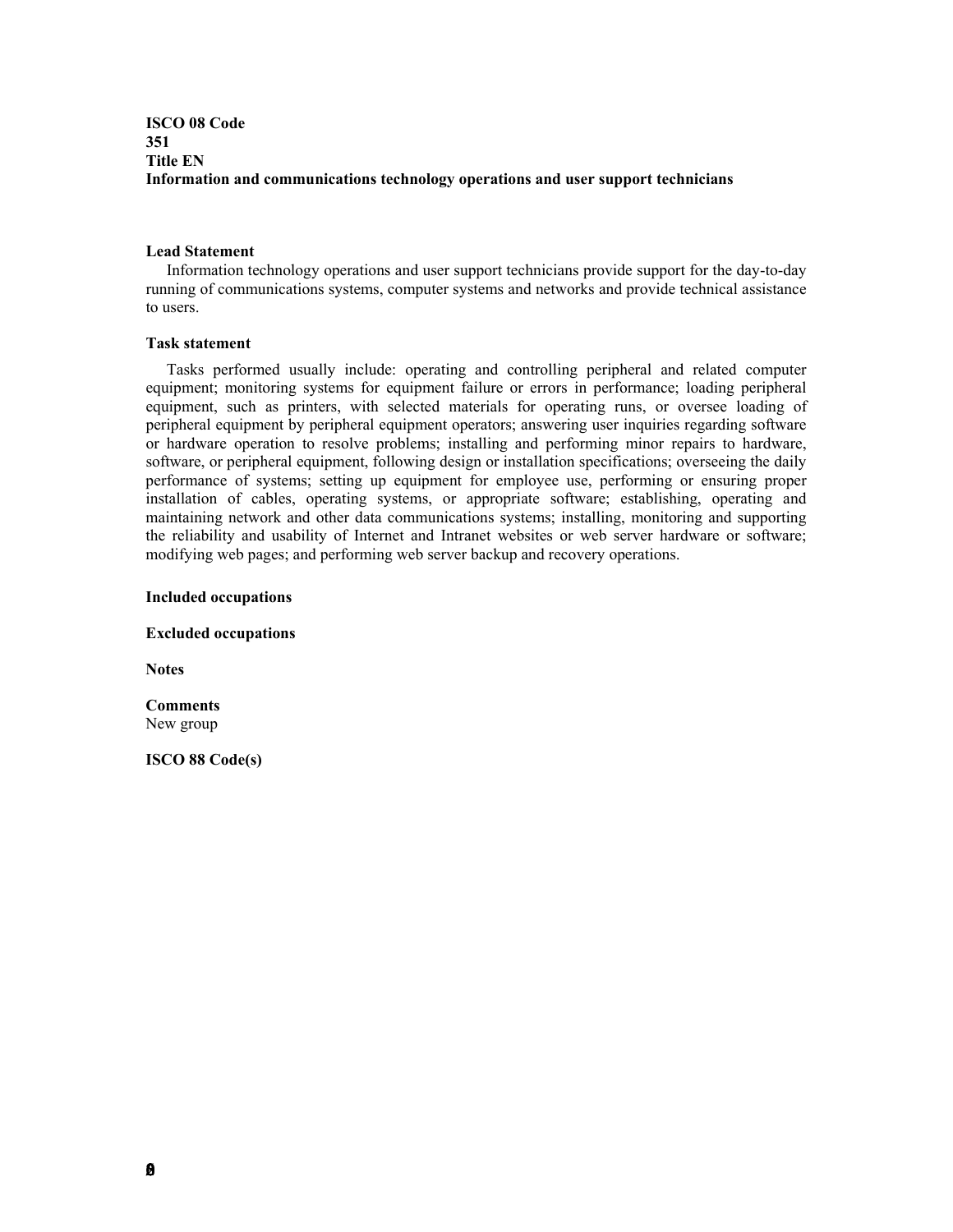# **ISCO 08 Code 3511 Title EN Information and communications technology operations technicians**

# **Lead Statement**

 Information and communications technology operations technicians support the day-to-day processing, operation and monitoring of information and communications technology systems, including local and wide area networks (LANs and WANs), and hardware, software and related computer equipment to ensure optimal performance, and identify any problems.

### **Task statement**

Tasks include:

- (a) operating and controlling peripheral and related computer equipment;
- (b) entering commands, using computer terminal, and activating controls on computer and peripheral equipment to integrate and operate equipment;
- (c) monitoring systems for equipment failure or errors in performance;
- (d) notifying supervisor or maintenance technicians of equipment malfunctions;
- (e) responding to program error messages by finding and correcting problems, escalating the problem to other staff or terminating the program;
- (f) reading job set-up instructions to determine equipment to be used, order of use, material such as disks and paper to be loaded, and control settings;
- (g) retrieving, separating and sorting program output as needed, and sending data to specified users;
- (h) loading peripheral equipment, such as printers, with selected materials for operating runs, or oversee loading of peripheral equipment by peripheral equipment operators.

## **Included occupations**

- Operator, computer
- Operator, computer high-speed printer
- Operator, computer peripheral equipment

## **Excluded occupations**

**Notes** 

**Comments**  Changed title Sources: ONET 43-9011;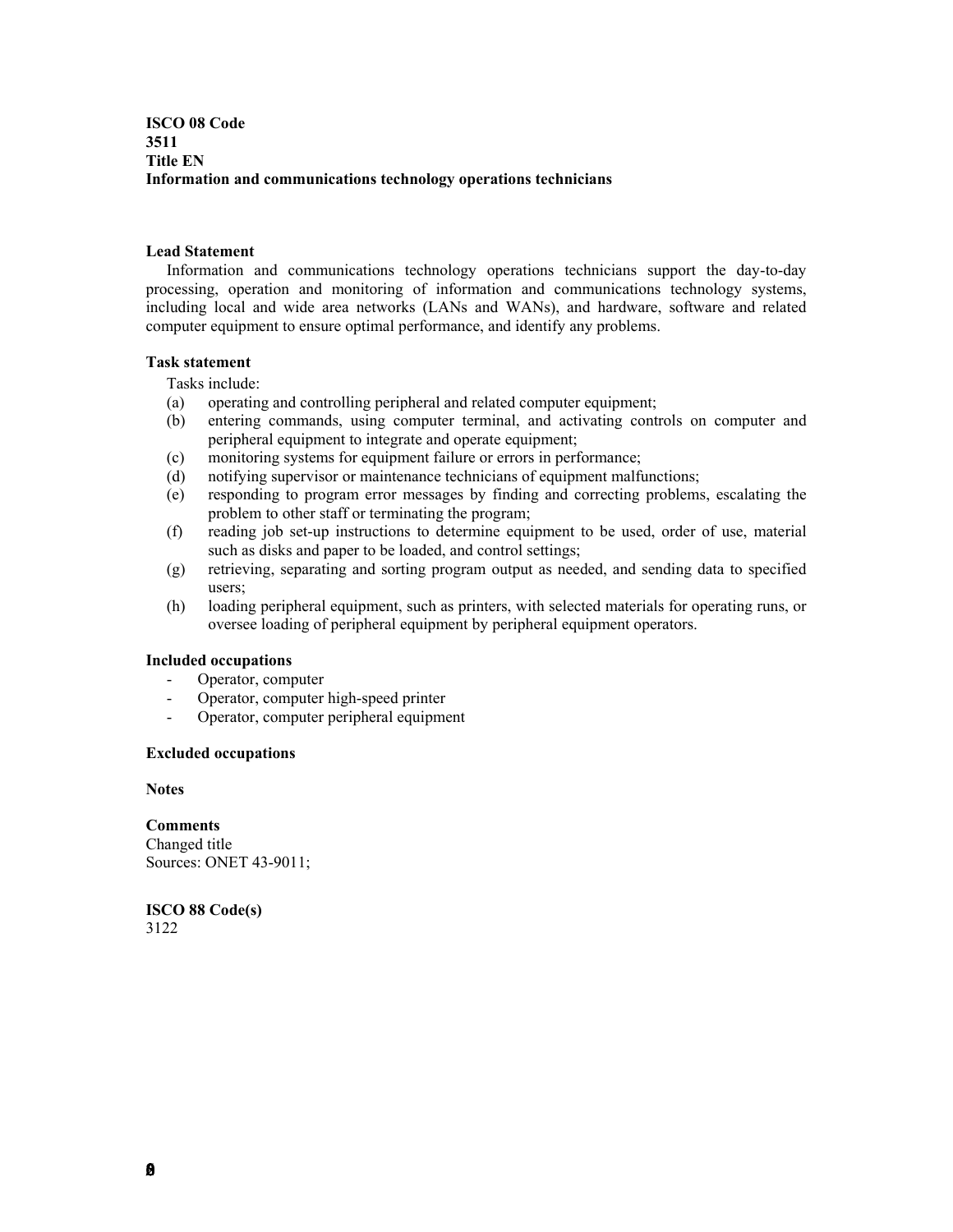**ISCO 08 Code 3512 Title EN Information and communications technology user support technicians** 

# **Lead Statement**

 Information and communications technology user support technicians provide technical assistance to users, either directly or by telephone, e-mail or other electronic means, including diagnosing and resolving issues and problems with software, hardware, computer peripheral equipment, networks, databases and the Internet, and providing guidance and support in the deployment, installation and maintenance of systems.

## **Task statement**

Tasks include:

- (a) answering user inquiries regarding software or hardware operation to resolve problems;
- (b) entering commands and observing system functioning to verify correct operations and detect errors;
- (c) installing and performing minor repairs to hardware, software, or peripheral equipment, following design or installation specifications;
- (d) overseeing the daily performance of communications and computer systems;
- (e) setting up equipment for employee use, performing or ensuring proper installation of cables, operating systems, or appropriate software;
- (f) maintaining records of daily data communication transactions, problems and remedial actions taken, or installation activities.
- (g) emulating or reproducing technical problems encountered by users;
- (h) consulting user guides, technical manuals and other documents to research and implement solutions.

### **Included occupations**

- Assistant, computer
- Assistant, communications
- Assistant, computer database
- Assistant, computer engineering
- Assistant, computer programming
- Assistant computer systems analysis
- Operator, computer, help desk

## **Excluded occupations**

### **Notes**

**Comments**  Split group Source: ONET15-1041;UK3132; CAN2282;ANZSCO3131;

**ISCO 88 Code(s)**  3121, part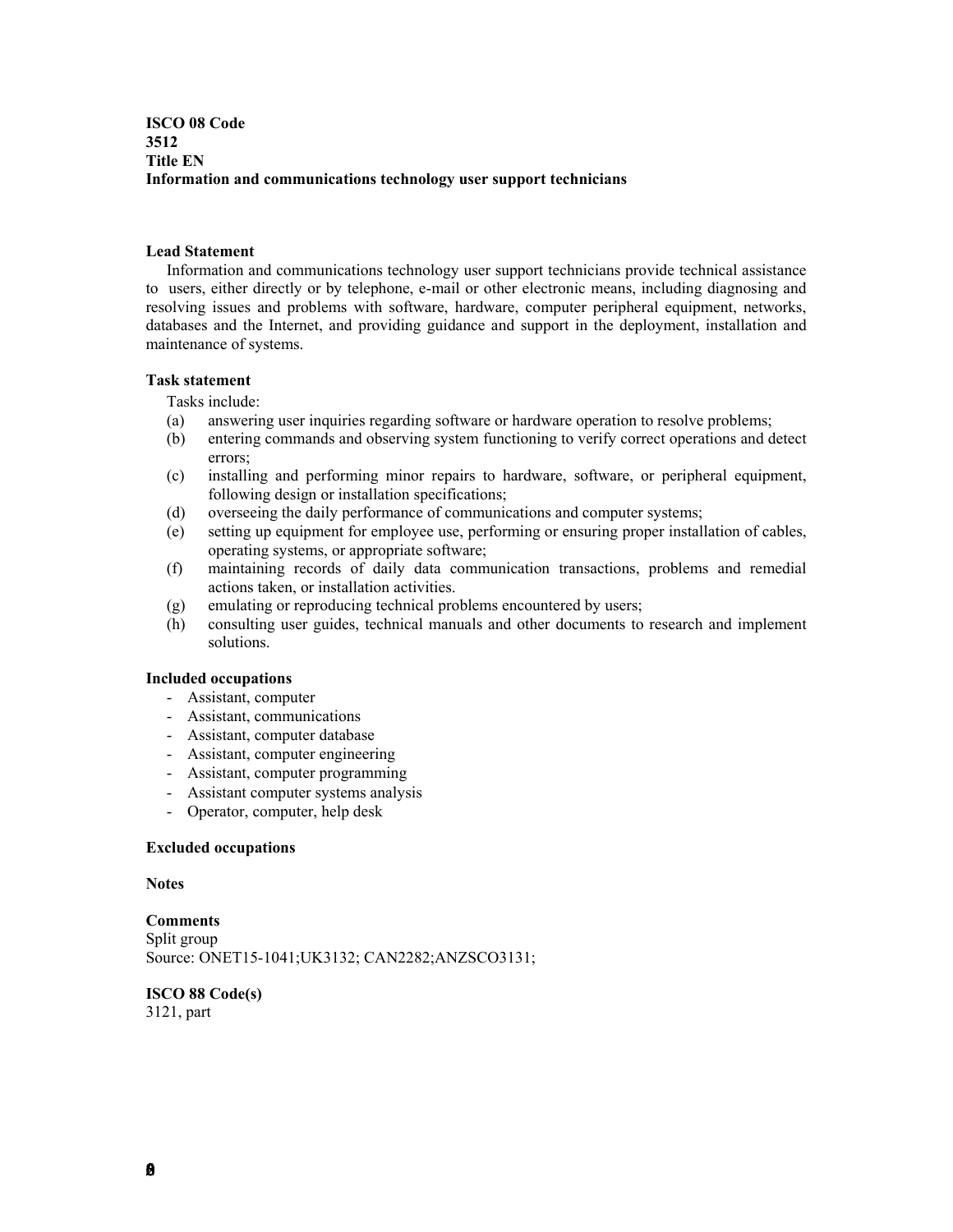**ISCO 08 Code 3513 Title EN Computer network and systems technicians** 

## **Lead Statement**

 Computer network and systems technicians establish, operate and maintain network and other data communications systems.

### **Task statement**

Tasks include:

- (a) operating, maintaining and troubleshooting network systems;
- (b) operating and maintaining data communications systems other than network;
- (c) assisting users with network and data communications problems;
- (d) identifying areas needing upgraded equipment and software;
- (e) installing computer hardware, network software, operating system software and applications software.
- (f) performing start up and close down as well as backup and disaster recovery operations.

# **Included occupations**

Technician, computer network Technician, network support

## **Excluded occupations**

Technician, web – see 3514

## **Notes**

# **Comments**

Source: CAN 2281 What about systems software testing? This group was originally conceived as systems testing technicians but title was changed following consultations with US BLS in Washington, April 2007. D<sub>H</sub>

# **ISCO 88 Code(s)**

2139, part 3121, part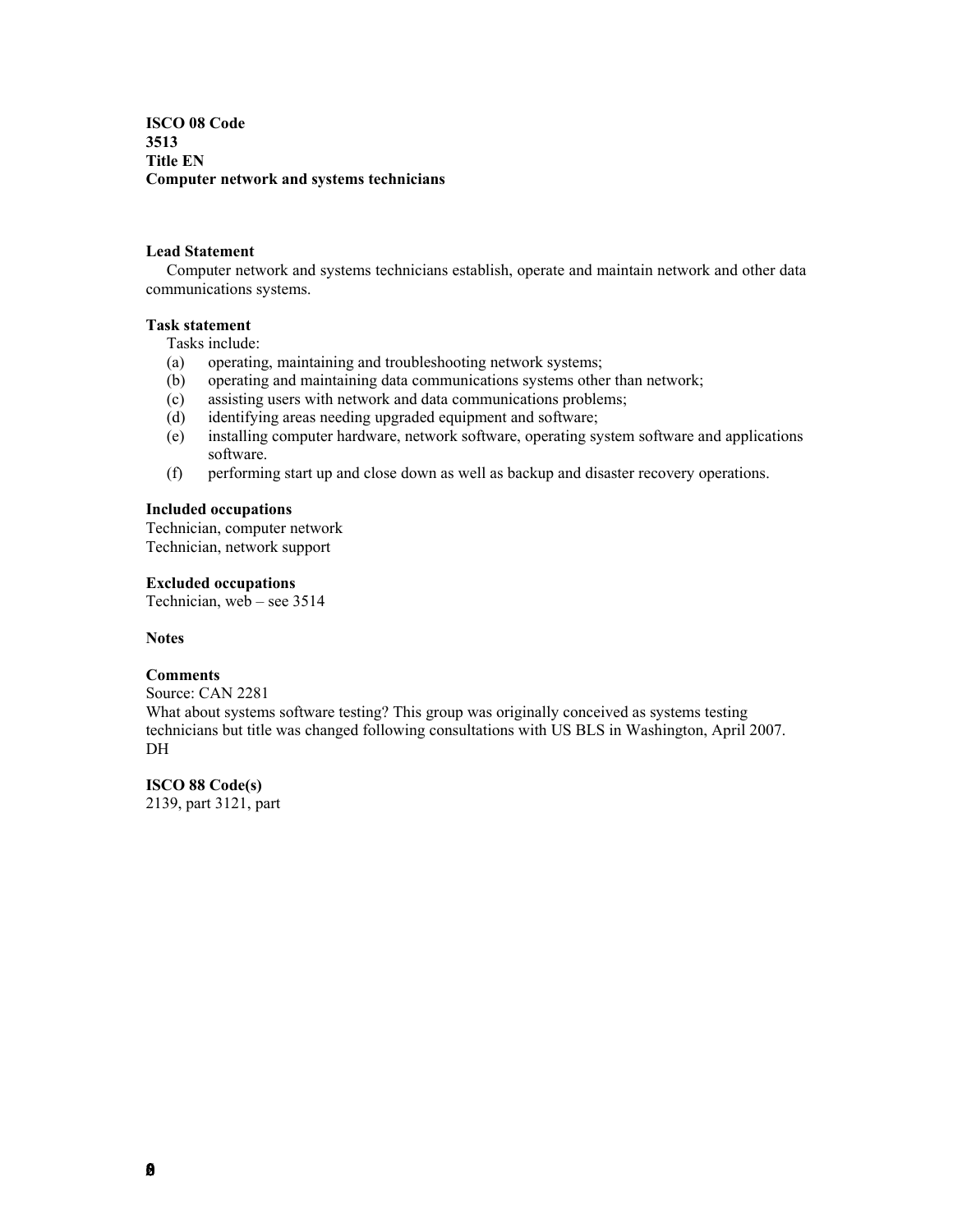**ISCO 08 Code 3514 Title EN Web technicians** 

## **Lead Statement**

 Web technicians maintain, monitor and support the optimal functioning of Internet and Intranet websites and web server hardware and software.

## **Task statement**

Tasks include:

- (a) installing, monitoring and supporting the reliability and usability of Internet and Intranet websites or web server hardware or software;
- (b) developing and maintaining documentation, policies and instructions, recording operational procedures and system logs;
- (c) developing, coordinating, implementing and monitoring security measures;
- (d) analysing and making recommendations to enhance performance, including upgrading and acquiring new systems;
- (e) liaising with, and providing guidance to, clients and users;
- (f) modifying web pages;
- (g) performing web server backup and recovery operations.

# **Included occupations**

- Administrator, website
- Technician, website
- Webmaster

### **Excluded occupations**

- Administrator, computer systems see 2522
- Administrator, network see 2522
- Administrator, systems see 2522
- Analyst, systems see 2511
- Designer, computer software see 2512
- Designer, computer games /animation /multimedia see 2513
- Developer, website/Internet/Intranet see 2513

# **Notes**

### **Comments**

**ISCO 88 Code(s)**  3121, part - 3122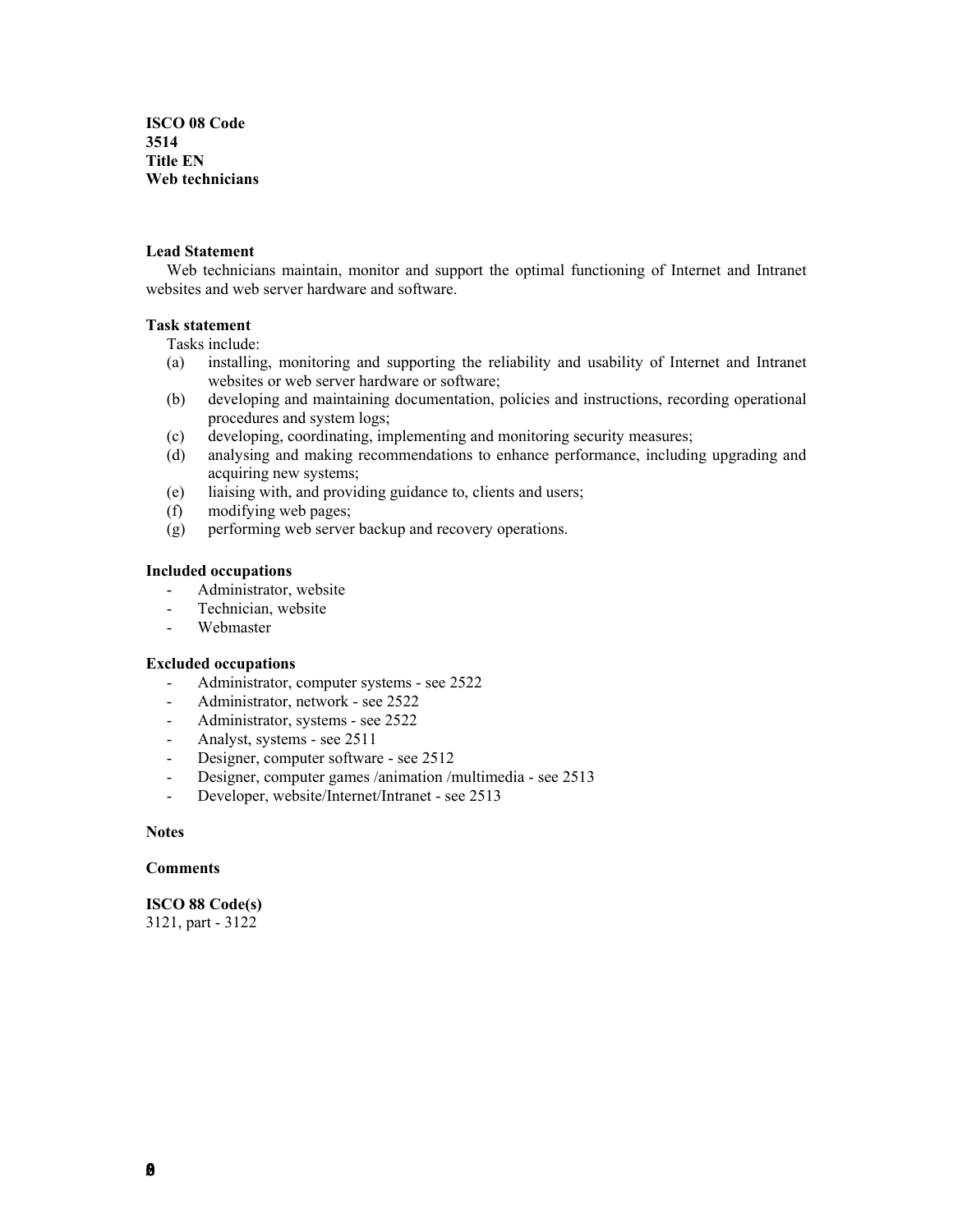**ISCO 08 Code 352 Title EN Communications technicians** 

## **Lead Statement**

 Communications technicians control technical functioning of equipment to record and edit images and sound and for transmitting radio and television broadcasts of images and sounds, as well as other types of telecommunication signals on land, sea or in aircraft, perform technical tasks connected with telecommunications engineering research and with the design, manufacture, assembly, construction, operation, maintenance and repair of telecommunications systems.

### **Task statement**

 Tasks performed usually include: controlling equipment to record sound, edit and mix image and sound recordings; controlling and maintaining transmitting and broadcast systems and satellite systems for radio and television programmes; controlling and maintaining radio communications systems, satellite services, and multiplex systems on land, sea or in aircraft; providing technical assistance connected with research and the development of telecommunications equipment, or testing prototypes; designing and preparing blueprints of circuitry according to the specifications given; providing technical supervision of the manufacture, utilisation, maintenance and repair of telecommunications systems.

### **Included occupations**

**Excluded occupations** 

**Notes** 

**Comments**  New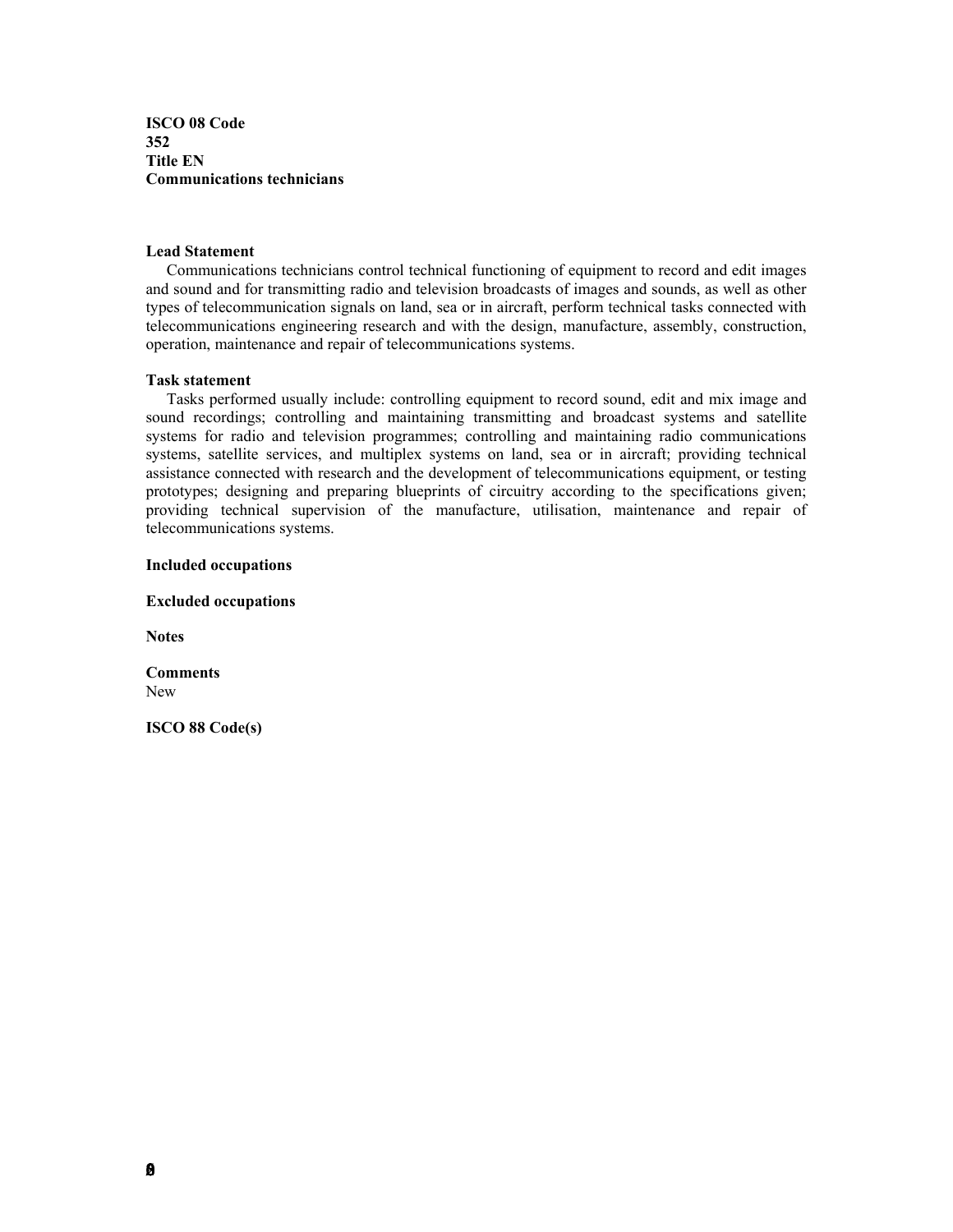**ISCO 08 Code 3521 Title EN Broadcasting and audio-visual technicians** 

## **Lead Statement**

 Broadcasting and audio-visual technicians control technical functioning of equipment to record and edit images and sound and for transmitting radio and television broadcasts of images and sounds, as well as other types of telecommunication signals on land, sea or in aircraft.

# **Task statement**

Tasks include:

- (a) controlling equipment to record sound;
- (b) controlling equipment to edit and mix image and sound recordings to ensure satisfactory quality and to create special image and sound effects;
- (c) applying knowledge of principles and practices of image and sound recording and editing in order to identify and solve problems;
- (d) controlling transmitting and broadcast systems and satellite systems for radio and television programmes;
- (e) controlling radio communications systems, satellite services, and multiplex systems on land, sea or in aircraft;
- (f) applying knowledge of principles and practices of broadcasting, telecommunications terminals and transmissions systems, in order to identify and solve problems;
- (g) making emergency repairs to equipment.

## **Included occupations**

- Assistant, production
- Operator, audio/visual
- Operator, broadcasting equipment
- Technician, broadcast

### **Excluded occupations**

Photographer

### **Notes**

### **Comments**

Video and film camera operators are to be included here. Only stills photographers are involved in 3441

# **ISCO 88 Code(s)**

3131, part 3132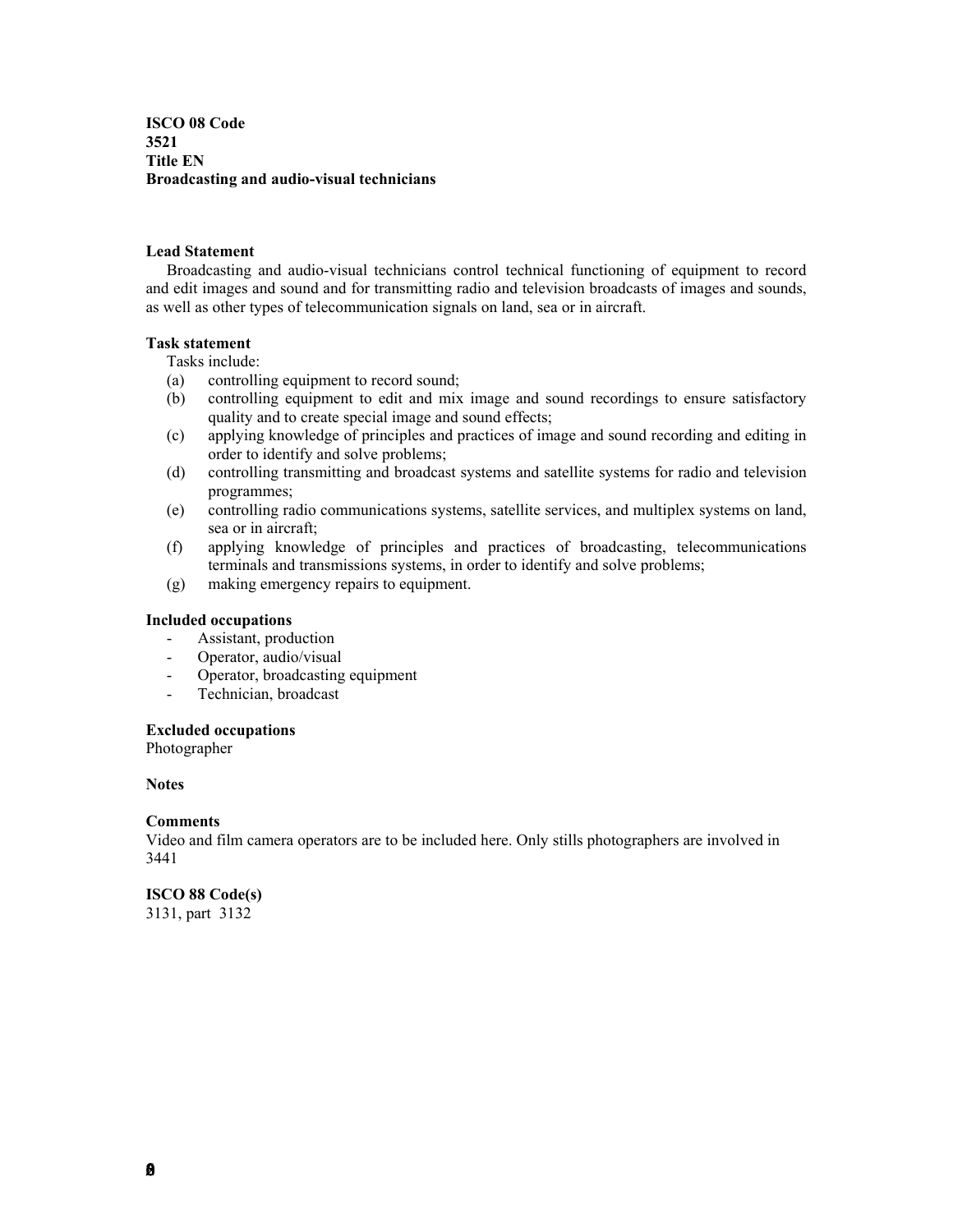**ISCO 08 Code 3522 Title EN Telecommunications engineering technicians** 

## **Lead Statement**

 Telecommunications engineering technicians perform technical tasks connected with telecommunications engineering research, as well as with the design, manufacture, assembly, construction, operation, maintenance and repair of telecommunications systems.

# **Task statement**

Tasks include:

- (a) providing technical assistance connected with research and the development of telecommunications equipment, or testing prototypes;
- (b) studying technical material such as blue prints and sketches to determine the method of work to be adopted;
- (c) preparing detailed estimates of quantities and costs of materials and labour required for the manufacture and installation of telecommunications equipment, according to the specifications given;
- (d) providing technical supervision of the manufacture, utilisation, maintenance and repair of telecommunications systems to ensure satisfactory performance and compliance with specifications and regulations;
- (e) applying technical knowledge of telecommunications engineering principles and practices in order to identify and solve problems arising in the course of their work.

## **Included occupations**

Examples of the occupations classified here:

- Technician, engineering/telecommunications

# **Excluded occupations**

Some related occupations classified elsewhere:

- Installers and repairers, information and communications technology see 7422
- Technician, engineering/electronics see 3114

# **Notes**

### **Comments**

Sources : http://www.michigan.gov/som/0,1607,7-192-29940\_32270-95740--,00.html ONET 17-03023.01;INDIA 3114.20

# **ISCO 88 Code(s)**

3114, part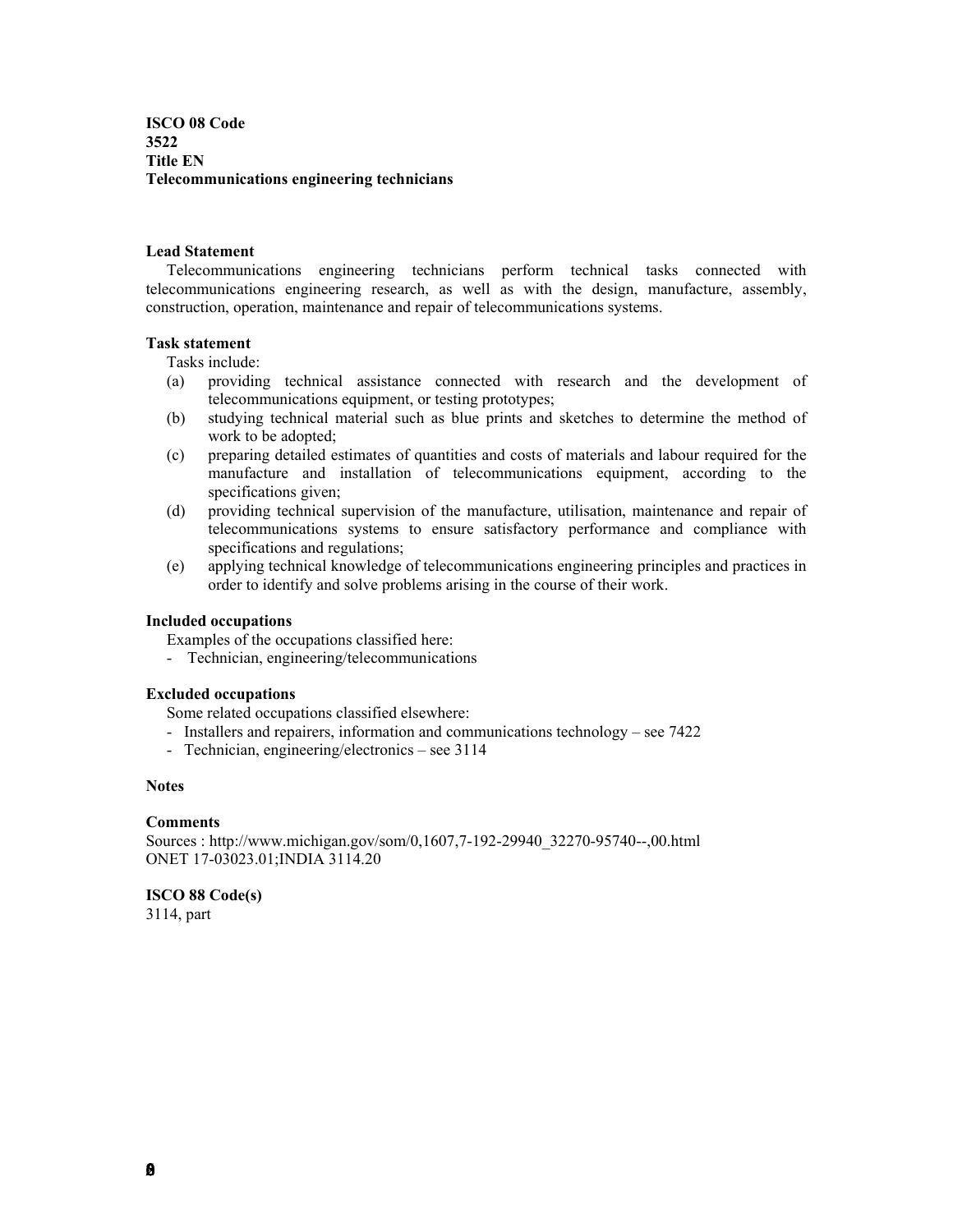**ISCO 08 Code 742 Title EN Electronics and telecommunications installers and repairers** 

## **Lead Statement**

 Electronics and telecommunications installers and repairers fit, maintain, adjust and repair electronic equipment such as commercial and office machines and electronic instruments and control systems and install, repair and maintain telecommunications equipment, data transmission equipment, cables, antennae and repair, fit and maintain computers.

### **Task statement**

 Tasks performed usually include: examining and testing machines, equipment, instruments and control systems to diagnose faults; adjusting, repairing, and replacing worn and defective parts and wiring, and maintaining machines, equipment and instruments; installing electronic instruments and control systems; fitting and adjusting electronic equipment; maintaining, troubleshooting, fitting, adjusting, testing and repairing computers, data transmission equipment and computer peripherals; installing, maintaining, repairing, and diagnosing malfunctions of microwave, telemetry, multiplexing, satellite and other radio and electromagnetic wave communications systems; providing technical advice and information, and monitoring the performance of complex telecommunications networks and equipment; installing, joining and repairing cabling for computer, radio, telephone and television transmission; installing, maintaining and repairing antennae used in communications.

## **Included occupations**

**Excluded occupations** 

**Notes**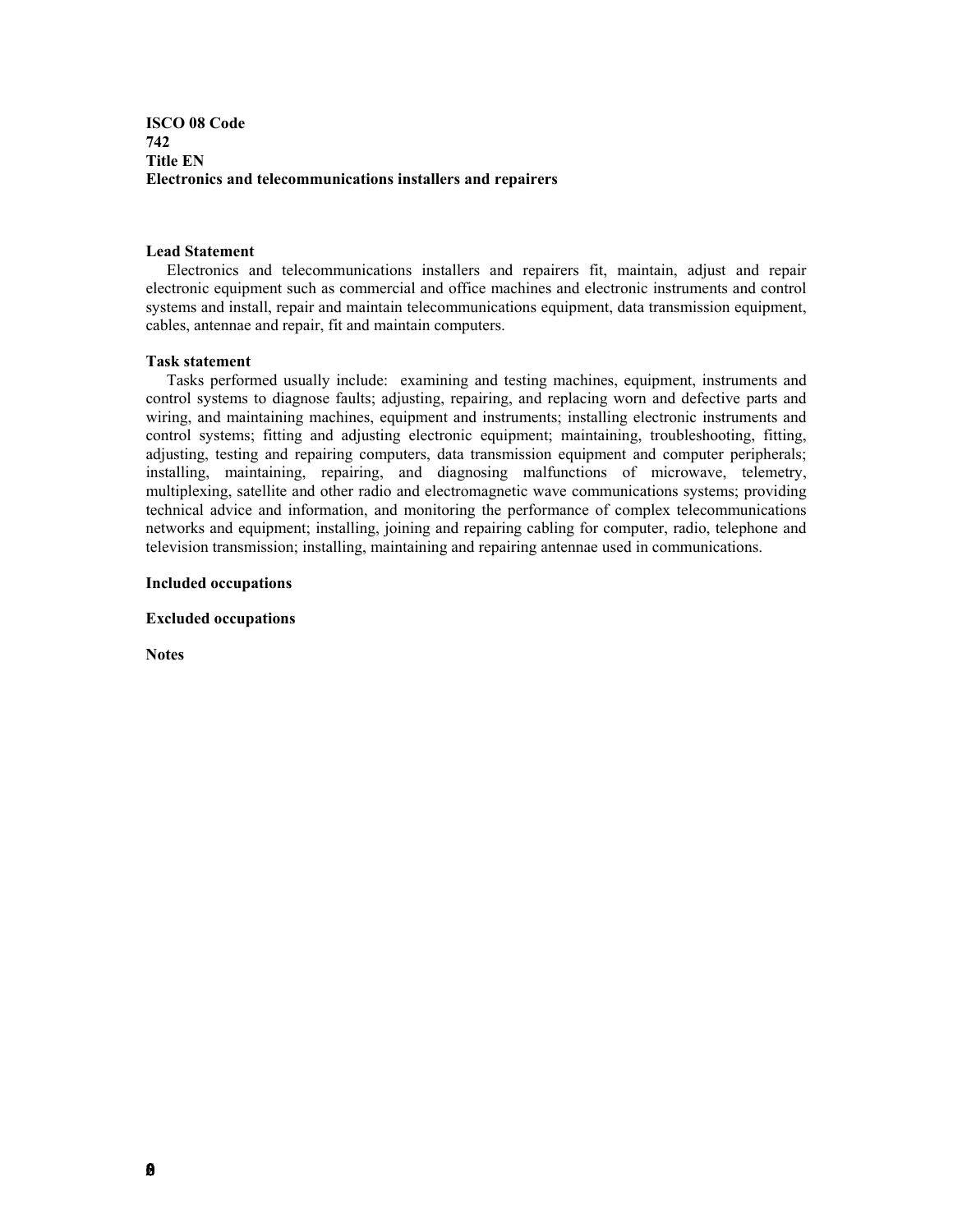**ISCO 08 Code 7421 Title EN Electronics mechanics and servicers** 

# **Lead Statement**

 Electronics mechanics and servicers fit, maintain, adjust and repair electronic equipment such as commercial and office machines and electronic instruments and control systems.

## **Task statement**

Tasks include:

- (a) examining and testing machines, equipment, instruments and control systems to diagnose faults;
- (b) adjusting, repairing, and replacing worn and defective parts and wiring, and maintaining machines, equipment and instruments;
- (c) reassembling, test operating and adjusting equipment;
- (d) installing electronic instruments and control systems;
- (e) fitting and adjusting electronic equipment.

# **Included occupations**

- Mechanic, automated teller machines
- Mechanic, electronic
- Servicer, electronic equipment
- Technician, photocopy machine

# **Excluded occupations**

**Notes** 

**ISCO 88 Code(s)**  7243 part, 7242